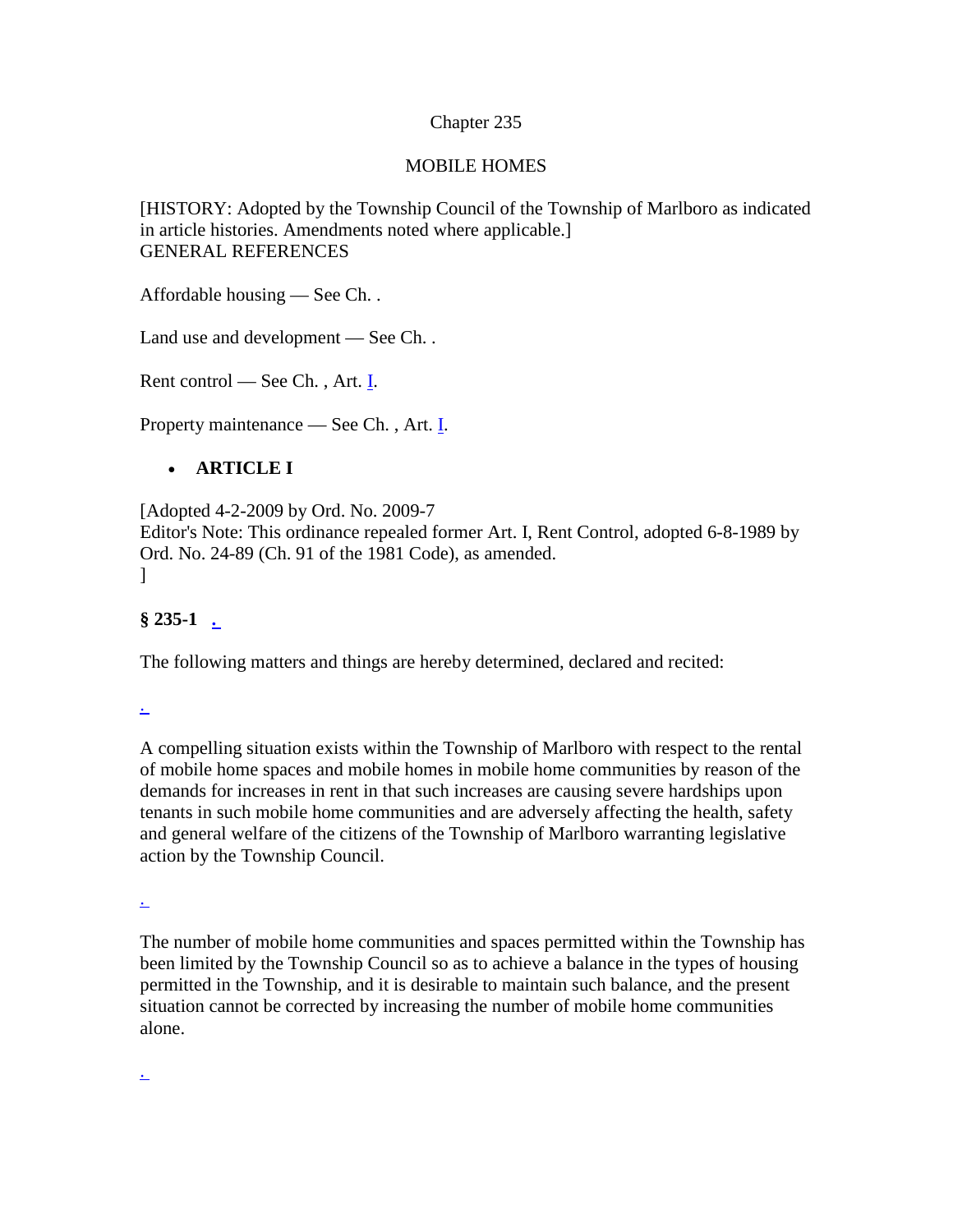By reason of the necessity of licensing mobile home communities, mobile home community operators enjoy an unintended monopoly which may be abused by the charging of unregulated excessive rents.

[.](http://www.ecode360.com/?custId=MA0373&guid=12879700&j=23)

Regulations of rent in mobile home communities will serve to prevent abuses and at the same time ensure the benefits of balanced housing and regulation achieved by licensing of mobile home communities and limitation of their number.

[.](http://www.ecode360.com/?custId=MA0373&guid=12879701&j=23)

The Township has the power to so regulate rents in mobile home communities pursuant to the provisions of N.J.S.A. 40:52-1 et seq. bestowing general power to regulate mobile home communities and the provisions of N.J.S.A. 40:48-2 bestowing power to enact ordinances for the preservation of the public health, safety and welfare of the Township and its inhabitants, pursuant to which grant of powers this article is enacted.

[.](http://www.ecode360.com/?custId=MA0373&guid=12879702&j=23)

A policy of resolution of fair-rental-charge disputes by open communication, discussion and negotiation between mobile home community operators and their tenants is to be encouraged, in that it will serve to minimize the governmental regulation and intrusion into the citizens' private business and domestic affairs.

[.](http://www.ecode360.com/?custId=MA0373&guid=12879703&j=23)

In a democratic society, it is a fundamental premise that the will and wishes of the majority shall serve to bind all members of a group with a community interest, be that group large or small.

# **§ 235-1.1 [.](http://www.ecode360.com/?custId=MA0373&guid=12879704&j=13)**

[.](http://www.ecode360.com/?custId=MA0373&guid=13765714&j=23)

From and after the effective date of this article, or as it is amended from time to time, it shall be unlawful for any landlord to demand or receive any rent for any mobile home space in excess of the base rent in effect for such mobile home space, except in conformity with the provisions of this article.

[.](http://www.ecode360.com/?custId=MA0373&guid=13765715&j=23)

A landlord shall be entitled to a just and reasonable return based either on the landlord's investment, as defined by this article, or such other methods as approved by the courts or Legislature of the State of New Jersey.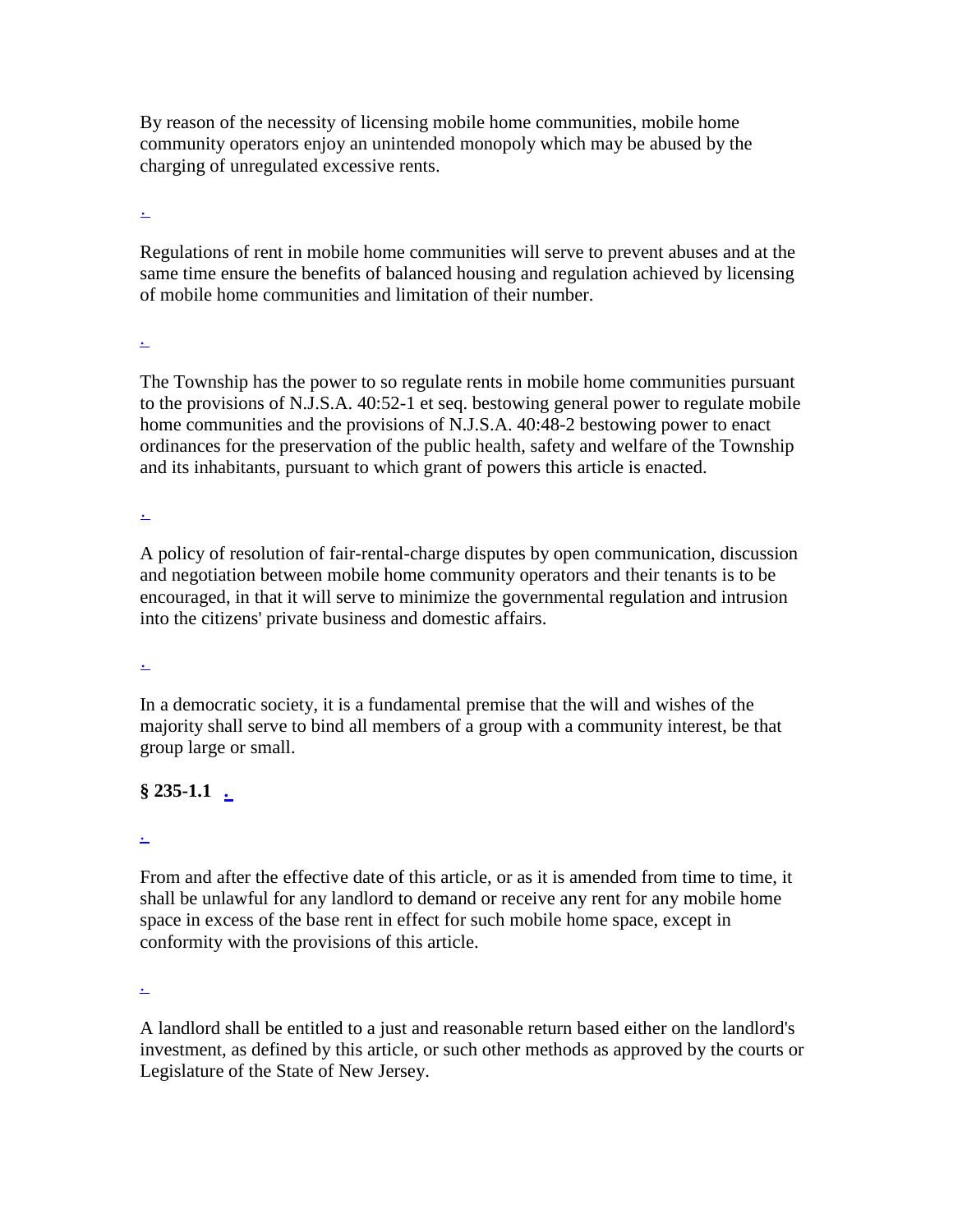## **§ 235-2**

As used in this article, the following terms shall have the meanings indicated:

#### [RENT](http://www.ecode360.com/?custId=MA0373&guid=12879705&j=555)

The gross rent for the mobile home pad or lot in effect on the effective date of this article. Thereafter "base rent" shall equal this charge as is lawfully increased in conformance with the provisions of  $\S$  [-5](http://www.ecode360.com/?custId=MA0373&guid=12879729) of this article. "Base rent" shall not include tax and cost pass-throughs pursuant to  $\S -6$ , hardship rental increase applications pursuant to  $\S -8$  $\S -8$  and capital improvements pursuant to  $\S -7$ .

#### [PRICE INDEX](http://www.ecode360.com/?custId=MA0373&guid=13765716&j=555)

The Consumer Price Index (CPI) (all items) for the New York - Northwest New Jersey - U Region of the United States of which the Township of Marlboro, Monmouth County, New Jersey, is a part, published periodically by the Bureau of Labor Statistics, United States Department of Labor.

Not only an increase in rent but any increase in or addition to the rent or any other charges made by the landlord to the tenant and shall include any diminution of services rendered as an incident to the letting or occupancy from the effective date of this article.

Includes the amount of the original cash or equivalent consideration paid upon acquisition, together with such other additional capital contributed after the date of acquisition. "Investment" shall not include the principal amount of any mortgage or mortgages.

The mobile home community operator, owner, lessor, sublessor, receiver, trustee, executor, assignee or other person, owner or other person leasing a mobile home space to a tenant.

Includes written or verbal leases, licenses or other arrangements, agreement or understanding pursuant to which any person or persons is permitted to occupy a mobile home space.

#### [HOME SPACE](http://www.ecode360.com/?custId=MA0373&guid=12879710&j=555)

Includes that portion of a trailer or mobile home park or community with incidental services, or a mobile home situate in a portion of a trailer or mobile home park or community, rented or offered for rent, for the purpose of parking a trailer or mobile home thereon or occupying a mobile home for living or dwelling purposes, to one or more individuals or family units, together with all privileges, services, equipment, facilities and improvements connected with the use or occupancy of such space or mobile home.

## [AND NECESSARY OPERATING EXPENSES](http://www.ecode360.com/?custId=MA0373&guid=12879711&j=555)

Those expenses reasonably incurred by a landlord in the day-to-day operation of a mobile home park or community. It shall not include capital improvements, mortgage amortization or depreciation.

Includes any charge or charges made, fixed, demanded or charged for the use or occupancy of a mobile home space, whether or not commonly known as "rent."

### **§ 235-3 [increase applications.](http://www.ecode360.com/?custId=MA0373&guid=12879714&j=13)**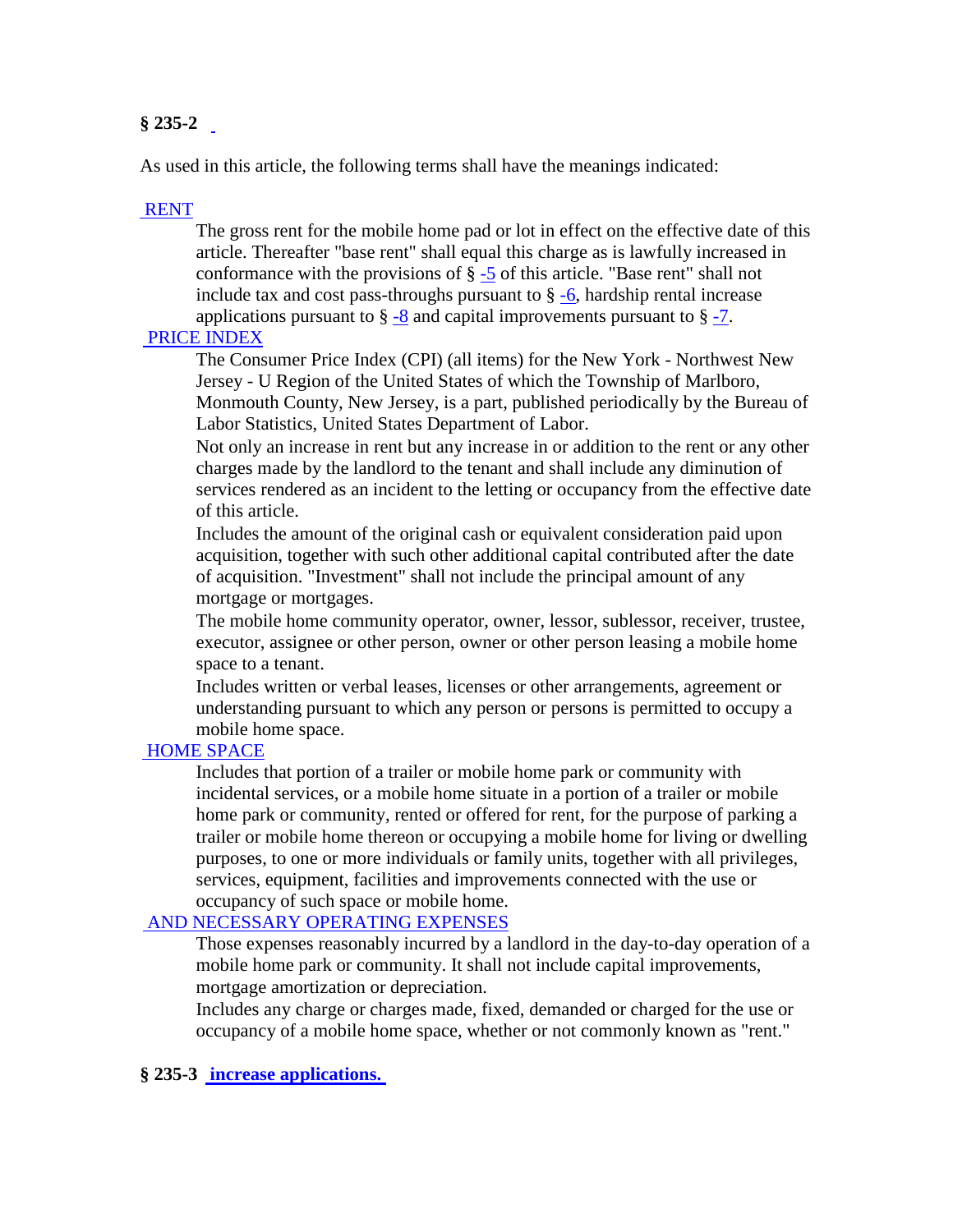[.](http://www.ecode360.com/?custId=MA0373&guid=13765717&j=23)

Rent increases may be allowed by the Rent Control Board upon written application thereto by the landlord in the manner and for the reasons set forth in this article. All applications for rent increases brought under this article shall be filed on written forms which may be obtained from the Rent Control Board Secretary.

[.](http://www.ecode360.com/?custId=MA0373&guid=13765718&j=23)

The provisions of this article shall allow for the following forms of rent increase:

[\(1\)](http://www.ecode360.com/?custId=MA0373&guid=13765719&j=23)

Consumer Price Index (CPI)  $(\S - 5)$ ;

# [\(2\)](http://www.ecode360.com/?custId=MA0373&guid=13765720&j=23)

Tax pass-through  $(\S -6)$  $(\S -6)$ ;

# [\(3\)](http://www.ecode360.com/?custId=MA0373&guid=13765721&j=23)

Capital improvement  $(\S -7)$  $(\S -7)$ ; and

# [\(4\)](http://www.ecode360.com/?custId=MA0373&guid=13765722&j=23)

Hardship  $(\S - 8)$ .

[.](http://www.ecode360.com/?custId=MA0373&guid=13765723&j=23)

A landlord filing a rent increase application under any Section of this article shall file an original and seven copies of said application with the Secretary to the Rent Control Board along with payment of the appropriate fee pursuant to § [-19.](http://www.ecode360.com/?custId=MA0373&guid=13765777)

[.](http://www.ecode360.com/?custId=MA0373&guid=13765724&j=23)

The Rent Control Board Secretary, upon receipt of any application for a rent increase brought under any section of this article, shall review said application for completeness and determine whether the following, if applicable, has either been filed or paid:

# [\(1\)](http://www.ecode360.com/?custId=MA0373&guid=13765725&j=23)

Written application for rent increase (original and seven (7) copies);

# [\(2\)](http://www.ecode360.com/?custId=MA0373&guid=13765726&j=23)

Payment of the filing fee established in  $\S -19$ ;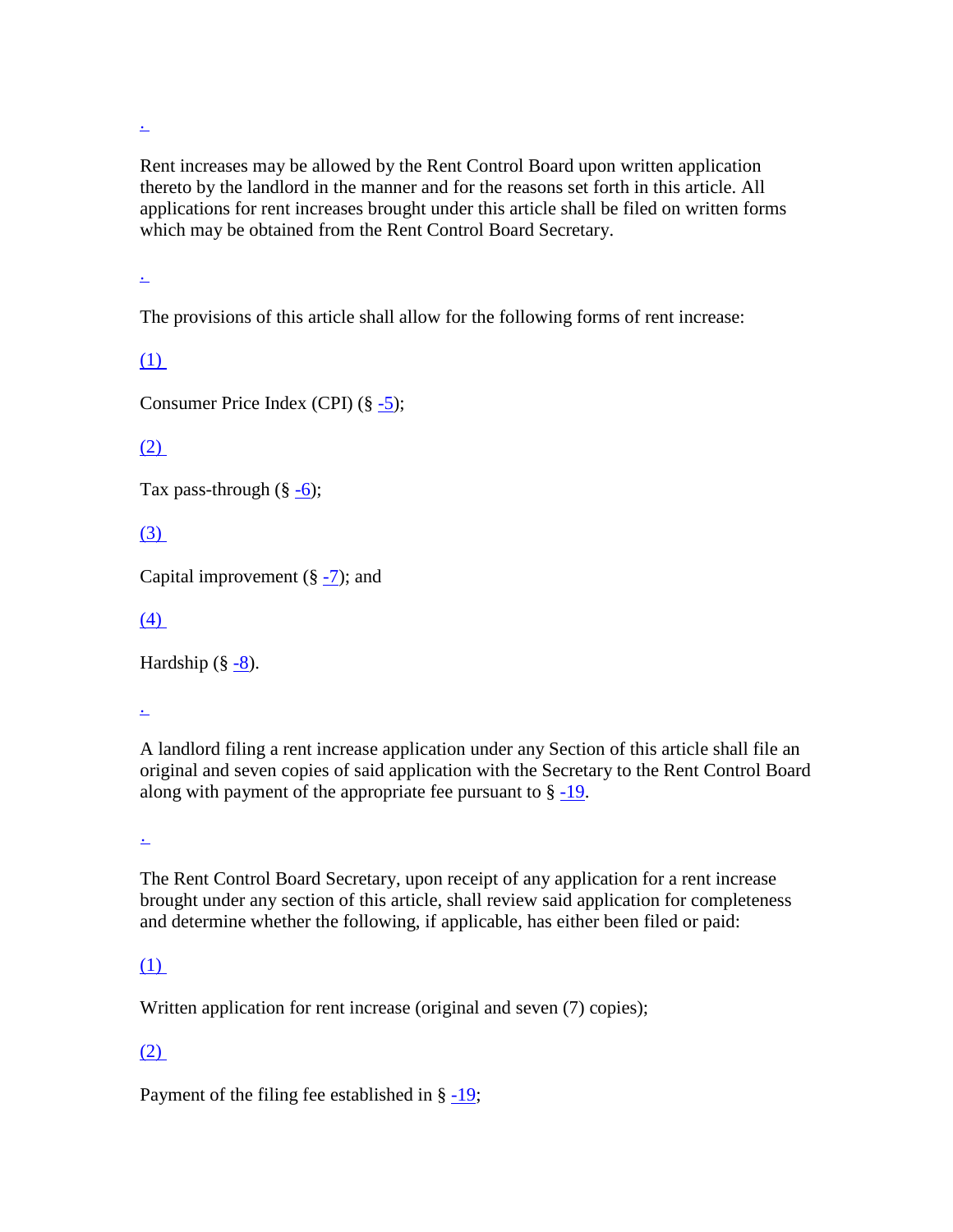# [\(3\)](http://www.ecode360.com/?custId=MA0373&guid=13765727&j=23)

Certifications of compliance and taxes pursuant to  $\S = 4$ ;

## [\(4\)](http://www.ecode360.com/?custId=MA0373&guid=13765728&j=23)

Appropriate notice and disclosure of information to all affected tenants for increases sought pursuant to  $\frac{6}{9}$  [-5,](http://www.ecode360.com/?custId=MA0373&guid=12879729) [-6,](http://www.ecode360.com/?custId=MA0373&guid=12879738) [-7](http://www.ecode360.com/?custId=MA0373&guid=12879741) or [-8;](http://www.ecode360.com/?custId=MA0373&guid=12879742)

## [\(5\)](http://www.ecode360.com/?custId=MA0373&guid=13765729&j=23)

Notice of hearing to tenants pursuant to  $\S -10$ ;

## [\(6\)](http://www.ecode360.com/?custId=MA0373&guid=13765730&j=23)

Proof of service upon affected tenants as required by § [-10;](http://www.ecode360.com/?custId=MA0373&guid=12879746) and

# [\(7\)](http://www.ecode360.com/?custId=MA0373&guid=13765731&j=23)

Any other required documents, fees, or proofs required by this article.

[.](http://www.ecode360.com/?custId=MA0373&guid=13765732&j=23)

Should the Secretary of the Rent Control Board deem that the application is incomplete for the failure of the landlord to pay any required filing fee(s) or provide any documentation or proofs required under this article for the filing of an application, the Rent Control Board, in that event, reserves the right to adjourn the listing of said application until such time as the fee, documentation or proof is provided. A determination that an application is complete shall in no way be construed to mean that the application shall be granted by the Rent Control Board.

[.](http://www.ecode360.com/?custId=MA0373&guid=13765733&j=23)

Should the Secretary of the Rent Control Board deem that the application is complete, a hearing for the matter shall then be scheduled for the next regularly scheduled public hearing at which a voting quorum is present.

# **§ 235-4 [of compliance and taxes.](http://www.ecode360.com/?custId=MA0373&guid=12879715&j=13)**

[.](http://www.ecode360.com/?custId=MA0373&guid=12879716&j=23)

No rent increase of any kind may be awarded by the Rent Control Board under this article unless such application includes a certification from the landlord that the mobile home park substantially complies with the municipal ordinances of the Township of Marlboro pertaining to mobile home parks as well as any other applicable Marlboro Township ordinances.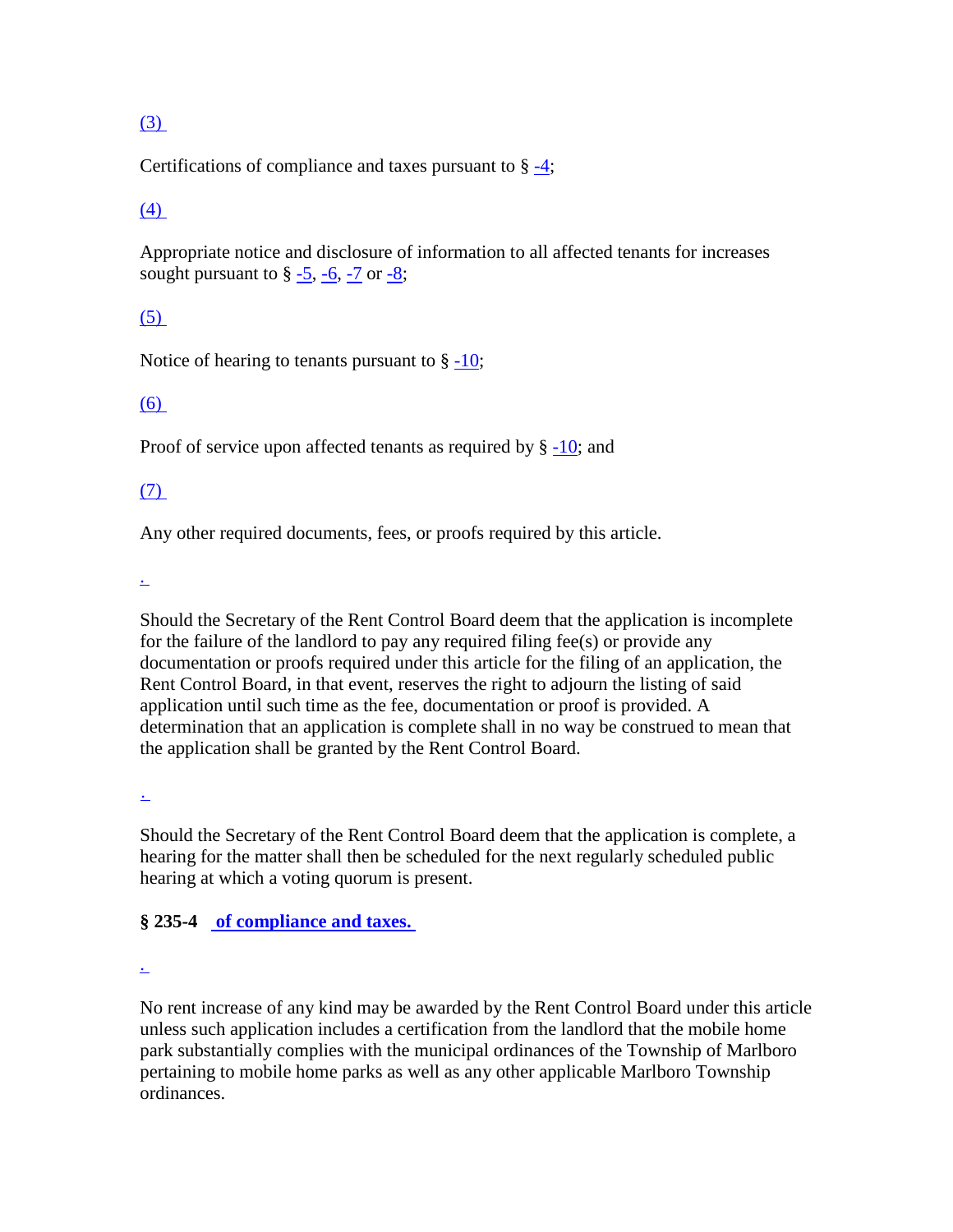[.](http://www.ecode360.com/?custId=MA0373&guid=12879717&j=23)

No rent increase of any kind may be awarded by the Rent Control Board until such time as the Board is in receipt of a certification from the Municipal Tax Collector that all real property taxes and assessments have been paid pertaining to the property on which the mobile home park or community is located. It is the responsibility of the landlord to obtain and provide this certification with his application when it is filed with the Rent Control Board.

#### [.](http://www.ecode360.com/?custId=MA0373&guid=12879718&j=23)

No rent increase of any kind may be awarded by the Rent Control Board until such time as the Board is in receipt of certification from the Marlboro Township Municipal Clerk that the applicant has complied with the licensing provisions of Chapter [,](http://www.ecode360.com/?custId=MA0373&guid=12879694) Articleof the Marlboro Township Ordinances. It is the responsibility of the landlord to obtain and provide this certification with his application when it is filed with the Rent Control Board.

## **§ 235-5 [Price Index Increase.](http://www.ecode360.com/?custId=MA0373&guid=12879729&j=13)**

[.](http://www.ecode360.com/?custId=MA0373&guid=12879730&j=23)

Calculation of increase. Upon submission of an application that is deemed complete and at the close of a hearing or hearings as provided for in §§ [-3](http://www.ecode360.com/?custId=MA0373&guid=12879714) and [-10](http://www.ecode360.com/?custId=MA0373&guid=12879746) of this article, and conditioned upon the landlord's compliance with  $\S -4$  $\S -4$  and  $-5$  herein and upon the landlord's presentation of proof of compliance with Chapter [,](http://www.ecode360.com/?custId=MA0373&guid=12879694) Article [,](http://www.ecode360.com/?custId=MA0373&guid=12879771) which includes the landlord furnishing a true copy of a license to operate, a landlord shall receive on an annual basis a percentage increase of the Consumer Price Index based on the percentage increase in the Consumer Price Index over the twelve-month period ending 120 days prior to the date of the effective date of the increase. In no event shall such annual percentage increase exceed a maximum of 5%. The percentage of allowable increase calculated hereunder shall be applied to the tenant's existing base rent.

[.](http://www.ecode360.com/?custId=MA0373&guid=12879731&j=23)

Limitation on frequency of increase. No landlord shall be given more than one increase in rent under this section  $(\S - 5)$  in any twelve-month period. This limitation shall not in any way affect other permitted rent increases pursuant to the terms of this article.

[.](http://www.ecode360.com/?custId=MA0373&guid=12879736&j=23)

Notice to tenants of increase. Any landlord seeking an increase in rent under this section shall make application to the Rent Control Board, and serve the affected tenants with a notification, which shall clearly set forth the following information:

# [\(1\)](http://www.ecode360.com/?custId=MA0373&guid=13765734&j=23)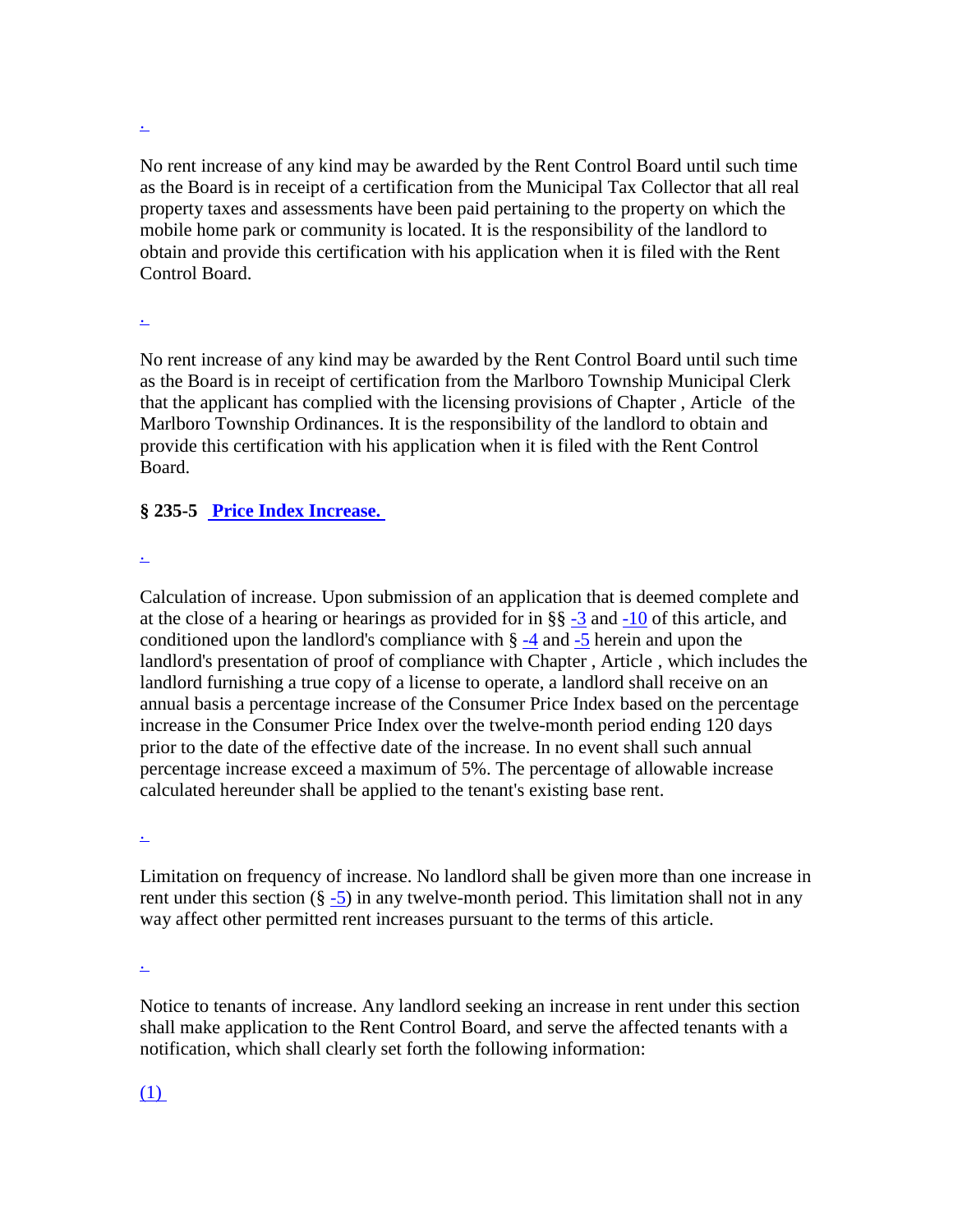A calculation of the allowable percentage increase in rent pursuant to this section.

[\(2\)](http://www.ecode360.com/?custId=MA0373&guid=13765735&j=23)

A calculation of the amount of the allowable rental increases rounded to nearest dollar.

# [\(3\)](http://www.ecode360.com/?custId=MA0373&guid=13765736&j=23)

A calculation of the tenant's rent for the new leasing term.

# [\(4\)](http://www.ecode360.com/?custId=MA0373&guid=13765737&j=23)

The date of the anticipated implementation of the increase.

## [\(5\)](http://www.ecode360.com/?custId=MA0373&guid=13765738&j=23)

The landlord certification that he or she is in full compliance with all applicable building, maintenance and housing codes.

**§ 235-6 [and cost pass-through increase.](http://www.ecode360.com/?custId=MA0373&guid=12879738&j=13)**

[.](http://www.ecode360.com/?custId=MA0373&guid=12879739&j=23)

A landlord shall be entitled to collect from each tenant the proportionate share per pad or space of any increase in real estate taxes, state licenses, municipal licenses, municipal pad fees and utilities, if the utilities are provided or paid for by the landlord. The proportionate share shall be equal to the increase divided by the total number of occupied pads or spaces in the mobile home park or community.

[.](http://www.ecode360.com/?custId=MA0373&guid=12879740&j=23)

Any landlord seeking an increase under the provisions of this section shall provide all affected tenants with notice of said application which shall include a statement identifying the date that the increase will take effect, the method of calculating the increase, a statement of the tax, fee, license or utility paid by the landlord for the previous year, and a statement as to the increase in the taxes, fees, licenses, or utilities as applicable to each affected tenant.

# **§ 235-7 [improvement increase.](http://www.ecode360.com/?custId=MA0373&guid=12879741&j=13)**

[.](http://www.ecode360.com/?custId=MA0373&guid=13765739&j=23)

A landlord may apply to the Rent Control Board for additional rental charges for the payment of the reasonable cost of major capital improvements which are necessary for the proper operation of the mobile home park or community upon completion of said capital improvement(s). However, no landlord shall be entitled to a rent increase for any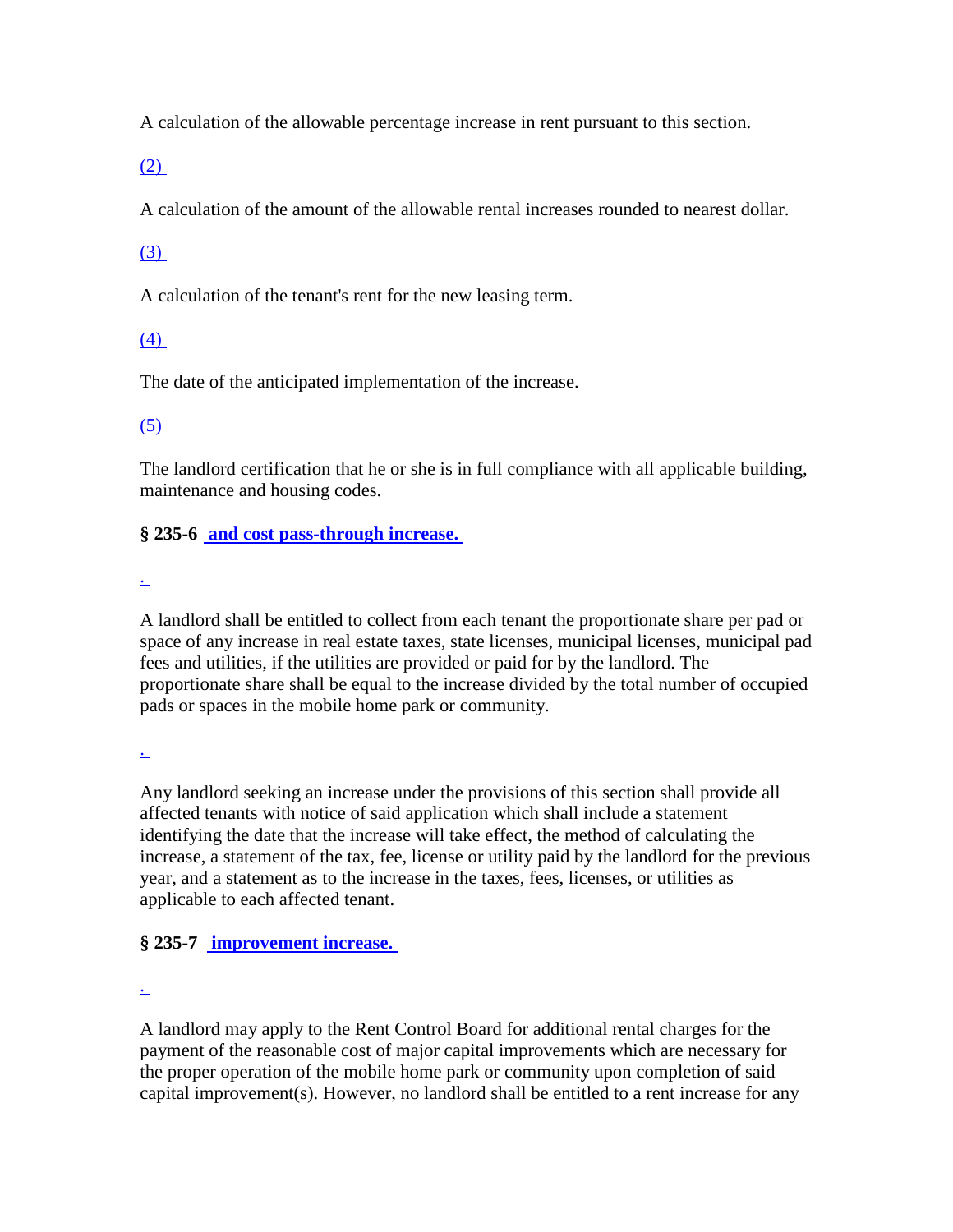capital improvement(s) which were completed two years prior to the application for the rent increase under this section.

[.](http://www.ecode360.com/?custId=MA0373&guid=13765740&j=23)

For the purpose of this section, "capital improvements" shall be any item considered as such under the United States Internal Revenue Service enactments and regulations. The replacement of an existing item or facility with an item or facility which has a more serviceable and useful life shall be considered a capital improvement unless the Board, in its discretion, determines that such replacement consists of normal and necessary maintenance and repairs.

[.](http://www.ecode360.com/?custId=MA0373&guid=13765741&j=23)

An owner seeking a rent increase for a capital improvement shall apply in conformance with the application and notification provisions of this article. The Rent Control Board shall determine if said improvement is a necessary major capital improvement and, if so, the amount of the increase granted for such major improvement, and shall establish the term and conditions of such increase. In determining the term and conditions of the increase, the Rent Control Board shall consider the total cost of the improvement, including interest expense, the useful life of the improvement and the reasonable time necessary for the landlord to recover his costs.

[.](http://www.ecode360.com/?custId=MA0373&guid=13765742&j=23)

The cost of expanding or enlarging the mobile home community or a section thereof shall not be borne by the tenants or utilized in computing additional rental charges under this section.

[.](http://www.ecode360.com/?custId=MA0373&guid=13765743&j=23)

Any landlord seeking an increase under this section shall provide to each affected tenant the total cost of the completed capital improvement, the number of years of useful life of the improvement as claimed by the landlord for purposes of depreciation for income tax purposes, the average cost, including debt service, of the improvement, and the amount of the capital improvement surcharge that the landlord is seeking from each affected tenant.

[.](http://www.ecode360.com/?custId=MA0373&guid=13765744&j=23)

In no event shall any increase under the provisions of this section exceed 15% of the annual rent paid by the affected tenant unless the capital improvement is mandated by law.

**§ 235-8 [increase.](http://www.ecode360.com/?custId=MA0373&guid=12879742&j=13)**

[.](http://www.ecode360.com/?custId=MA0373&guid=12879743&j=23)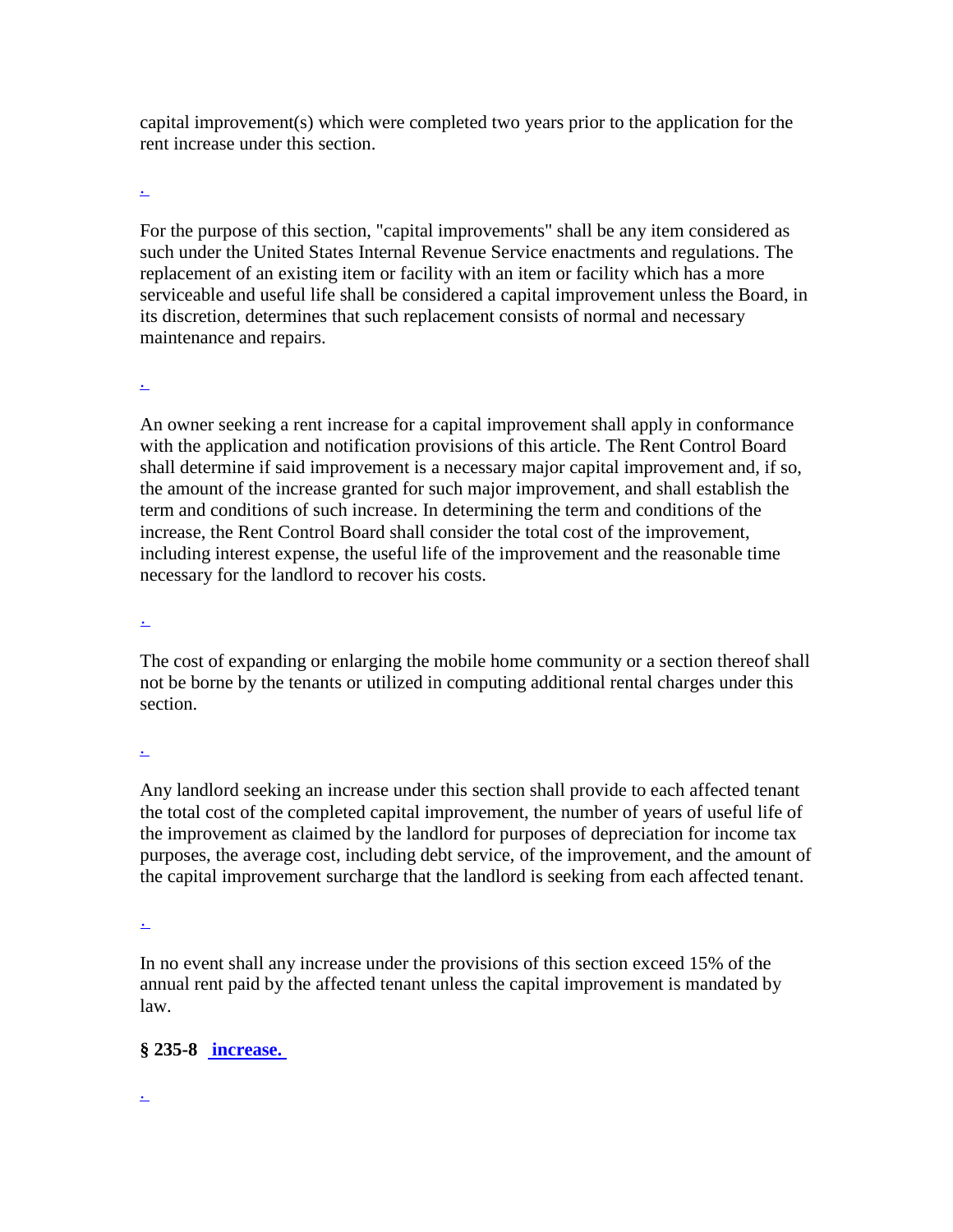When an efficient landlord finds that the gross maximized income from his property is insufficient to cover the cost of interest payments on a first mortgage or purchase money mortgage, and on any subsequent mortgages the proceeds of which have been used to improve and upgrade the rental property; for reasonable and necessary operating expenses incurred in connection with the rental property or mobile home park; or for unusual or unexpected increases in the cost of providing heat or utilities or in the making of capital expenditures or improvements which may require a substantial investment or expenditure by the landlord to offset such expenses, such landlord may seek a hardship rental increase. The Rent Control Board may grant a hardship rent increase to meet these payments.

#### [.](http://www.ecode360.com/?custId=MA0373&guid=12879744&j=23)

The Rent Control Board shall consider all relevant evidence, including conditions of the premises, the degree of hardship to the landlord and financial records explaining the mortgage, tax or maintenance expense. Any landlord seeking a hardship increase shall petition the Rent Control Board after serving notice upon the tenants of his intent to seek a hardship increase and after full disclosure of all relevant financial information to the tenants and Board. The Rent Control Board shall give reasonable opportunity to be heard to both the landlord and the tenant(s) before making a determination.

#### [.](http://www.ecode360.com/?custId=MA0373&guid=13765745&j=23)

Any application based upon unusual or unexpected increases shall be allowed only for good cause shown. Clear proof of the cost must be furnished. If the increase sought concerns a capital expenditure, capital improvement or major repair requiring a substantial investment, the landlord shall prove the normal economic life expectancy of the expenditure, improvement or repair and shall determine the average cost per year of economic life. In no event shall the cost of expanding or enlarging the rental property or a portion thereof be borne by the tenants. If the increase sought is the result of an increase in the cost of providing a utility service regulated by the Board of Public Utilities of the State of New Jersey, the landlord shall prove that the cost of providing such utility service has increased by more than 6.5% per annum. Upon such proof, the landlord may be entitled to a rental increase equal to the amount by which the cost of providing such utility service exceeds 6.5% more than the prior year's cost. The landlord shall also present evidence in seeking an increase pursuant to this section concerning the actual rent being charged for each unit, a profit-and-loss statement for the premises for the past two fiscal years, the condition of the premises, the rate of return on the landlord's investment and the steps taken to provide safe, healthful and adequate housing, in addition to any other evidence that will assist the Board in making a fair decision. The Rent Control Board shall utilize all of the above information in determining whether or not to permit the additional rent increase sought.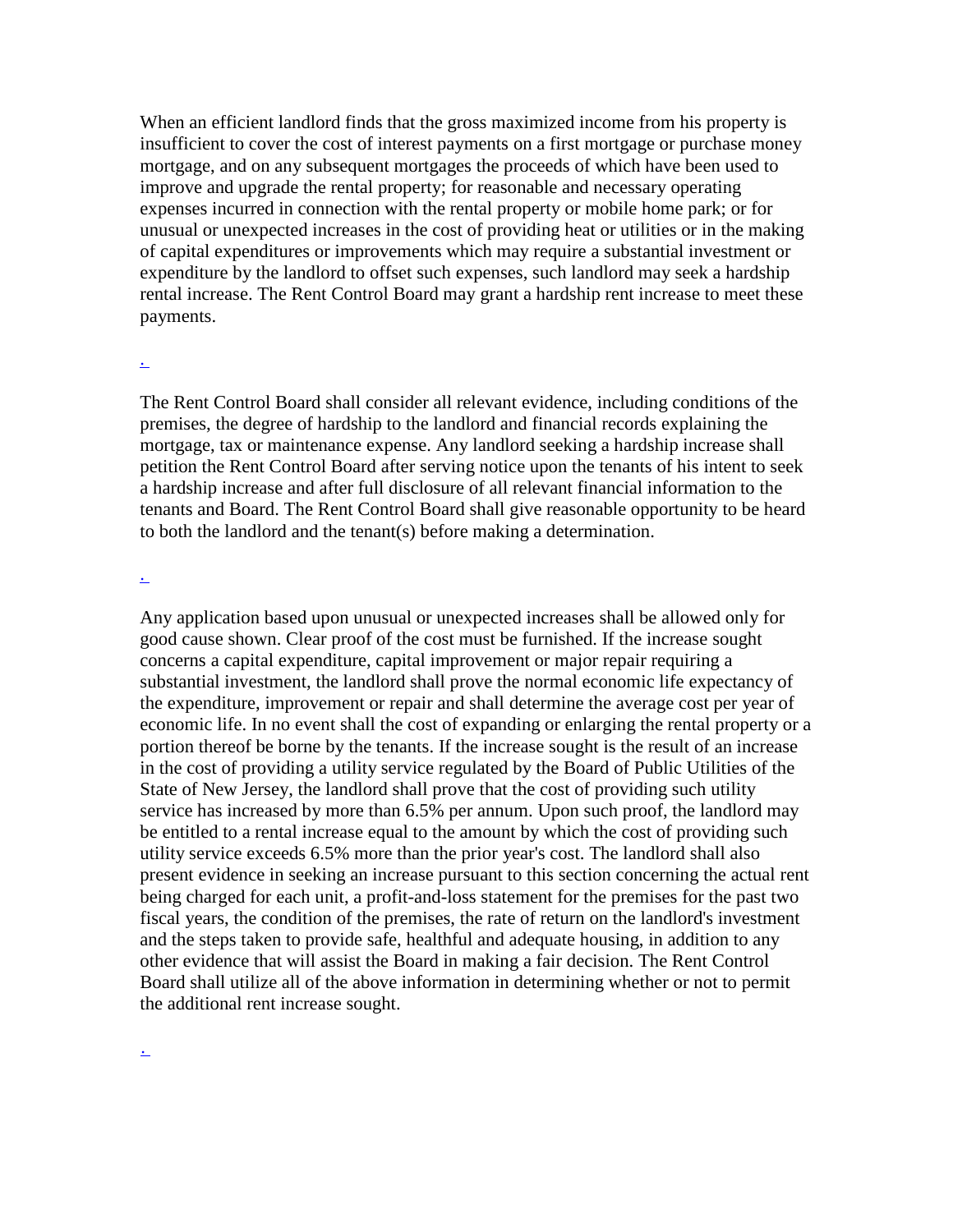Any increase permitted by the Rent Control Board pursuant to this section shall be effective retroactive to the first rental period at the expiration of 30 days from the date that the landlord's application for an increase was filed with the Rent Control Board. Should the landlord revise his application for an increase based upon submission of expenses not related, in whole or in part, to the premises in question; or because the original application is substantially incorrect or incomplete or deviates from accepted accounting norms; or resulting in an increase in the amount of relief sought, then and in that event the increase permitted by the Rent Control Board shall be retroactive to the first rental period subsequent to 30 days from the date the revised application is submitted to the Rent Control Board.

[.](http://www.ecode360.com/?custId=MA0373&guid=13765747&j=23)

No landlord shall be permitted to receive an increase under this section until such time as the landlord has owned and operated the rental property or mobile home park for a period of at least 12 months or until the close of the first complete fiscal year of ownership by the landlord, whichever occurs first.

[.](http://www.ecode360.com/?custId=MA0373&guid=13765748&j=23)

For purposes of this section, the term "gross maximized annual income" shall mean the gross maximum potential rent roll, less a maximum deduction of 3.5% for vacancies and uncollectibles, or the annual sum of rents collected, whichever amount is larger, and includes all income resulting, directly or indirectly, from the operation of the mobile home park or community.

## **§ 235-9 [reduction.](http://www.ecode360.com/?custId=MA0373&guid=12879745&j=13)**

[.](http://www.ecode360.com/?custId=MA0373&guid=13765749&j=23)

A tenant whose rent has been increased may make written application to the Rent Control Board for a decrease of his rent to the base rental by filing an application with the Rent Control Board setting forth his name and address, the name and address of the landlord, the location and description of the leased premises, the rent paid from the effective date of this article and the amount and date of each increase thereafter, the term of the lease and the reason why the tenant feels that the increase in rent was unjustified. In determining whether or not the increase was justified, the Rent Control Board shall apply the same criteria as this article requires them to apply to a request for an increase.

[.](http://www.ecode360.com/?custId=MA0373&guid=13765750&j=23)

In the event that the taxes or costs referred to in  $\S -6$  $\S -6$  are reduced, 50% of the savings shall be passed on to the tenants. Should a reduction in real estate taxes be obtained by the landlord, through the tax appeal process, the 50% savings shall be passed on to the tenants after the landlord deducts his reasonable and necessary documented attorney's or other professional fees and costs incident thereto incurred in obtaining said reduction.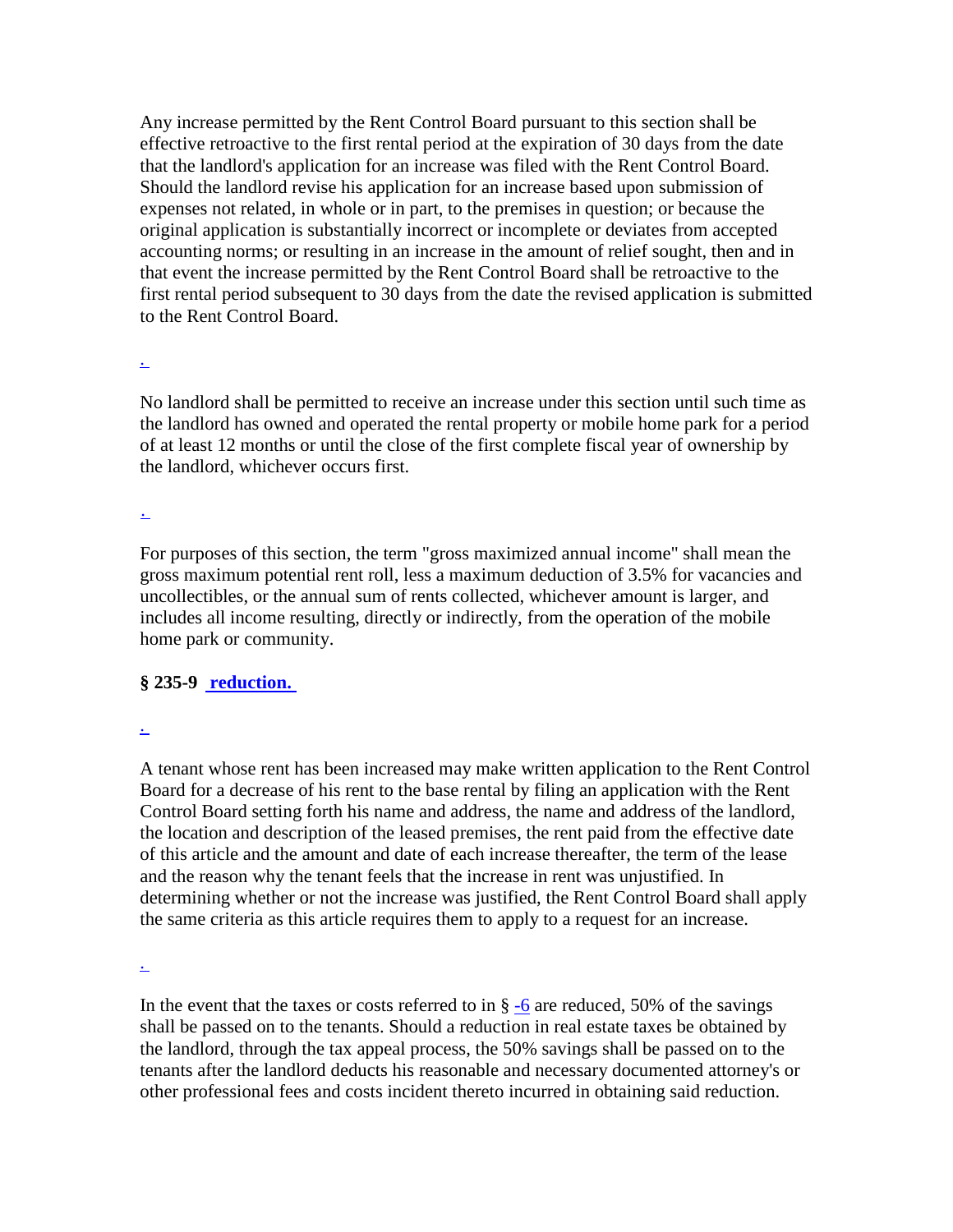[.](http://www.ecode360.com/?custId=MA0373&guid=13765751&j=23)

Any tenant seeking relief under this section shall file said application with the Board at least 21 days before the date set for the hearing and shall serve a copy thereof upon his or her landlord in the manner provided for the service by a landlord of an application for a rent increase.

## **§ 235-10 [of Hearing.](http://www.ecode360.com/?custId=MA0373&guid=12879746&j=13)**

[.](http://www.ecode360.com/?custId=MA0373&guid=13765752&j=23)

Prior to any landlord being entitled to any relief under this article, the landlord shall, not less than 21 days in advance of the hearing date, be required to serve tenants with a notice of the time and place at which the Rent Control Board will hear the matter and shall make due proof of the service thereof by providing an affidavit of mailing.

[.](http://www.ecode360.com/?custId=MA0373&guid=13765753&j=23)

Before the Rent Control Board may grant any relief pursuant to the terms of this article, it shall first hold a hearing upon the notice as prescribed herein and afford all parties a full opportunity to be heard and present any testimony relevant to the matter of the application before the Board.

[.](http://www.ecode360.com/?custId=MA0373&guid=13765754&j=23)

All notices required to be provided under this article to any tenant shall be effectuated by way of regular and certified mail, or by way of personal service, with the landlord providing proof of service prior to the first hearing on any application. The proof of service must identify the method of service upon each and every affected tenant.

[.](http://www.ecode360.com/?custId=MA0373&guid=13765755&j=23)

In addition to the notice required under Subsection  $C$  of this section, any landlord seeking relief under this article, with the exception of an increase based on vacancy decontrol, must provide proof of posting of a notice as to the time and date of hearing to all tenants within the mobile home park or community. Notice must be posted in a conspicuous place which is visible to all tenants.

# **§ 235-11 [decontrol.](http://www.ecode360.com/?custId=MA0373&guid=12879747&j=13)**

[.](http://www.ecode360.com/?custId=MA0373&guid=12879748&j=23)

Where there is a sale of a mobile home or where a lot or space becomes vacant as a result of the vacating of the mobile home rental space by a tenant, or where a tenant has vacated as a result of a lawful eviction proceeding, the landlord may increase the base rent by 15%, provided that the landlord shall not be entitled to more than one such increase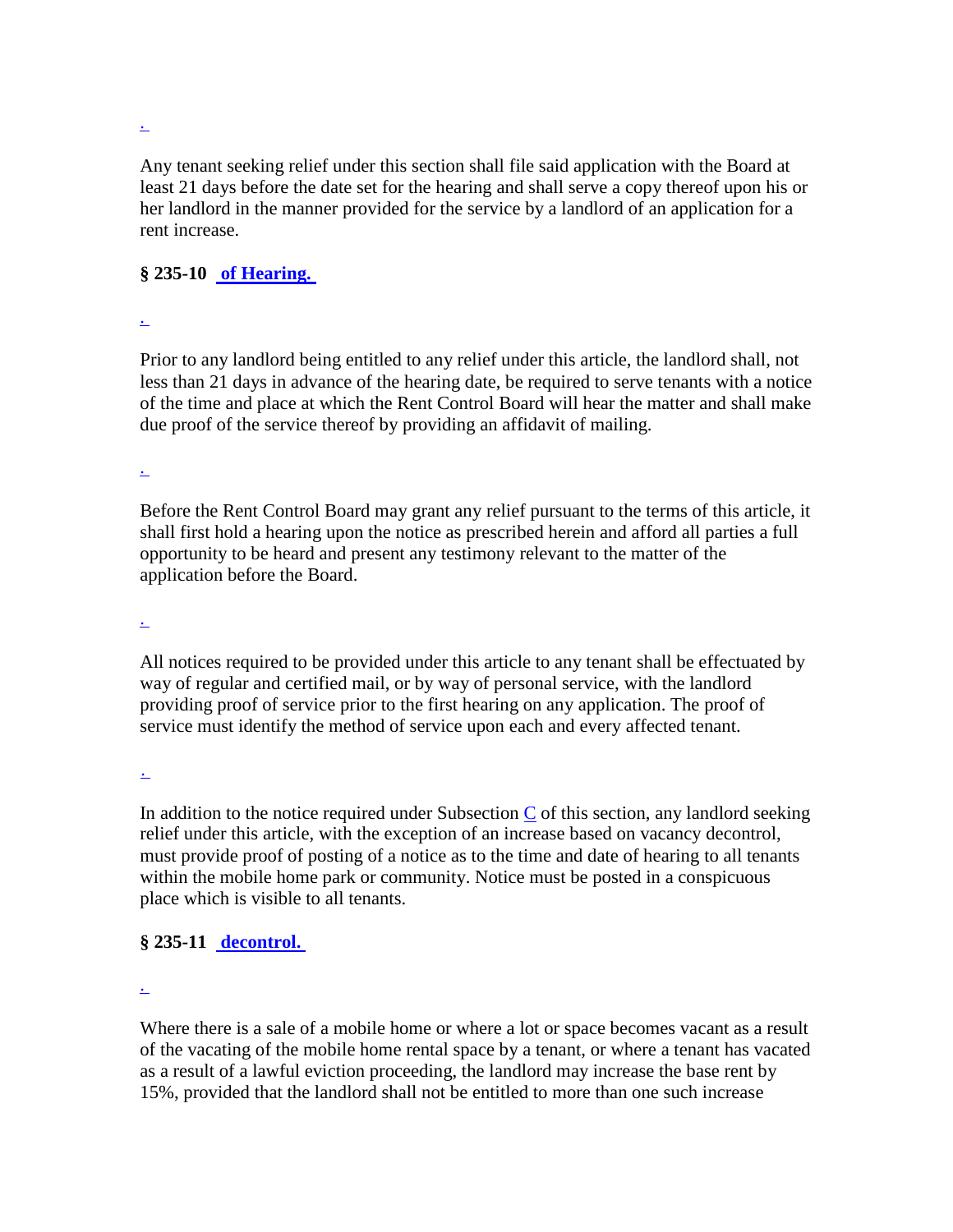within any five-year period. When the landlord exercises its right to increase the base rent pursuant to this section, the landlord shall waive its right during that year to an increase pursuant to § [-5](http://www.ecode360.com/?custId=MA0373&guid=12879729) of this article and shall also waive its right during that year to the tax and cost pass-throughs pursuant to  $\S -6$  $\S -6$  of this article, with the following exception: if the increase under § [-5](http://www.ecode360.com/?custId=MA0373&guid=12879729) plus the tax and cost pass-throughs for the subject lot are greater than the 15% vacancy decontrol increase, then the landlord shall be entitled to the higher percentage of either the vacancy decontrol increase or the total of the increase and the tax and cost pass-throughs.

#### [.](http://www.ecode360.com/?custId=MA0373&guid=13765756&j=23)

When the landlord raises rent pursuant to this section, the landlord shall file a certified statement with the Rent Control Board confirming this increase. The statement shall include the amount of the base rent prior and subsequent to the increase. The Rent Control Board shall review said certification at its next regular meeting and, if it is satisfactory, shall approve the same. Unless the increase violates this section, it shall be effective when the new tenant moves in.

[.](http://www.ecode360.com/?custId=MA0373&guid=13765757&j=23)

Prior to any landlord being entitled to any increase under this section, the landlord shall submit an affidavit stating that he or she has not in any way harassed or coerced the prior tenant from vacating the mobile home space and that the vacation of the mobile home space was a voluntary act of the tenant. For purposes of this section, the removal of a tenant by way of eviction pursuant to the laws of the State of New Jersey shall constitute a voluntary act. However, for purposes of this section, a vacation caused or necessitated by substandard, unsafe, or unsanitary conditions within the mobile home community shall not be deemed a voluntary act.

# **§ 235-12 [Control Board.](http://www.ecode360.com/?custId=MA0373&guid=12879751&j=13)**

The Affordable Housing Agency created by § [-3](http://www.ecode360.com/?custId=MA0373&guid=12873247) of the Code of the Township of Marlboro shall serve as the Rent Control Board.

# **§ 235-13 [Control Board powers.](http://www.ecode360.com/?custId=MA0373&guid=12879756&j=13)**

[.](http://www.ecode360.com/?custId=MA0373&guid=13765758&j=23)

In addition to the powers enumerated in Chapterof the Code of the Township of Marlboro, the Affordable Housing Agency is hereby granted and shall have and exercise all the powers necessary and appropriate to carry out and execute the purpose of this article of the Code of the Township of Marlboro, including but not limited to the following:

[\(1\)](http://www.ecode360.com/?custId=MA0373&guid=13765759&j=23)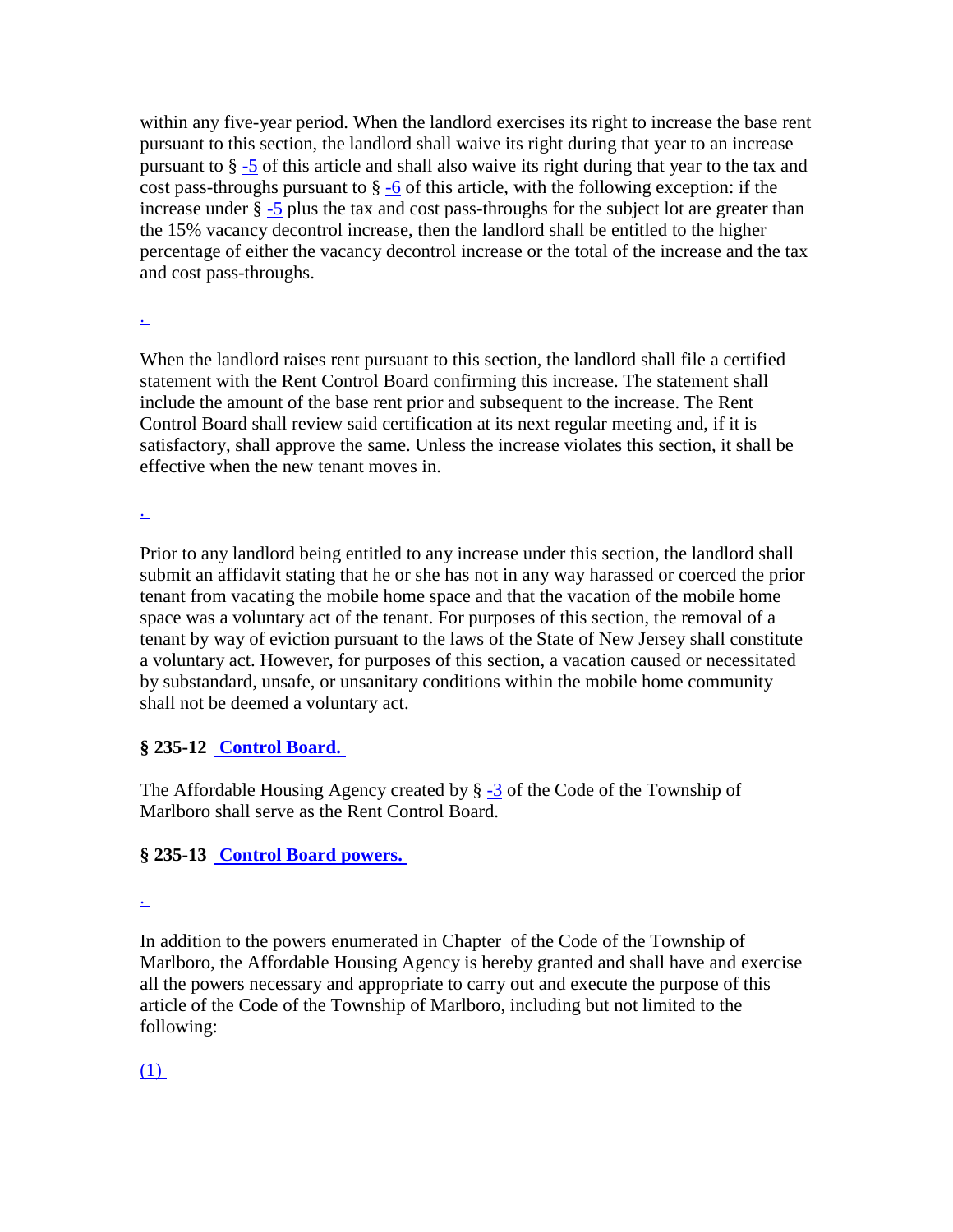To issue and promulgate such rules and regulations as it deems necessary to implement the purposes of this article, provided that the Rent Control Board shall bring said rule or regulation to the attention of the Township Clerk who shall bring the proposed rule or regulation to the attention of the Township Council at its next regularly scheduled Council meeting. Should the Township Council object to any rule or regulation, the Council shall give notice to the Rent Control Board no later than 10 days after consideration of said rule or regulation at its Council Meeting. If a rule or regulation is objected to in a timely manner, the rule or regulation shall not be effective or enforceable. If the Township Council shall take no action concerning said rule or regulation, it shall become effective and enforceable on the 10th day after the Council meeting. All effective and enforceable rules and regulations shall thereafter be deemed to be part of this article as fully as if set forth herein and any violation thereof shall be a violation of this article.

## $(2)$

To supply information and assistance to landlords and tenants to help them comply with the provisions of this article.

## [\(3\)](http://www.ecode360.com/?custId=MA0373&guid=13765761&j=23)

To hold hearings and adjudicate applications from landlords or tenants for adjustments of rental as herein provided.

[.](http://www.ecode360.com/?custId=MA0373&guid=13765762&j=23)

A quorum for a hearing shall consist of three voting members, and a vote of a majority of those present shall be necessary to take any action.

[.](http://www.ecode360.com/?custId=MA0373&guid=13765763&j=23)

At all public hearings, the Rent Control Board shall give both landlord and tenant reasonable opportunity to be heard and to present witnesses before making any determination. The parties may be represented by counsel.

[.](http://www.ecode360.com/?custId=MA0373&guid=13765764&j=23)

Action by the Rent Control Board shall be in writing and in the form of a resolution which shall contain findings of fact and conclusions of law as well as any conditions of approval. Violation of the term of any resolution adopted by the Board shall be a violation of this article.

[.](http://www.ecode360.com/?custId=MA0373&guid=13765765&j=23)

The Rent Control Board shall meet once a month. If there is no business pending, the Board Chairman may cancel the meeting and shall provide public notice of same.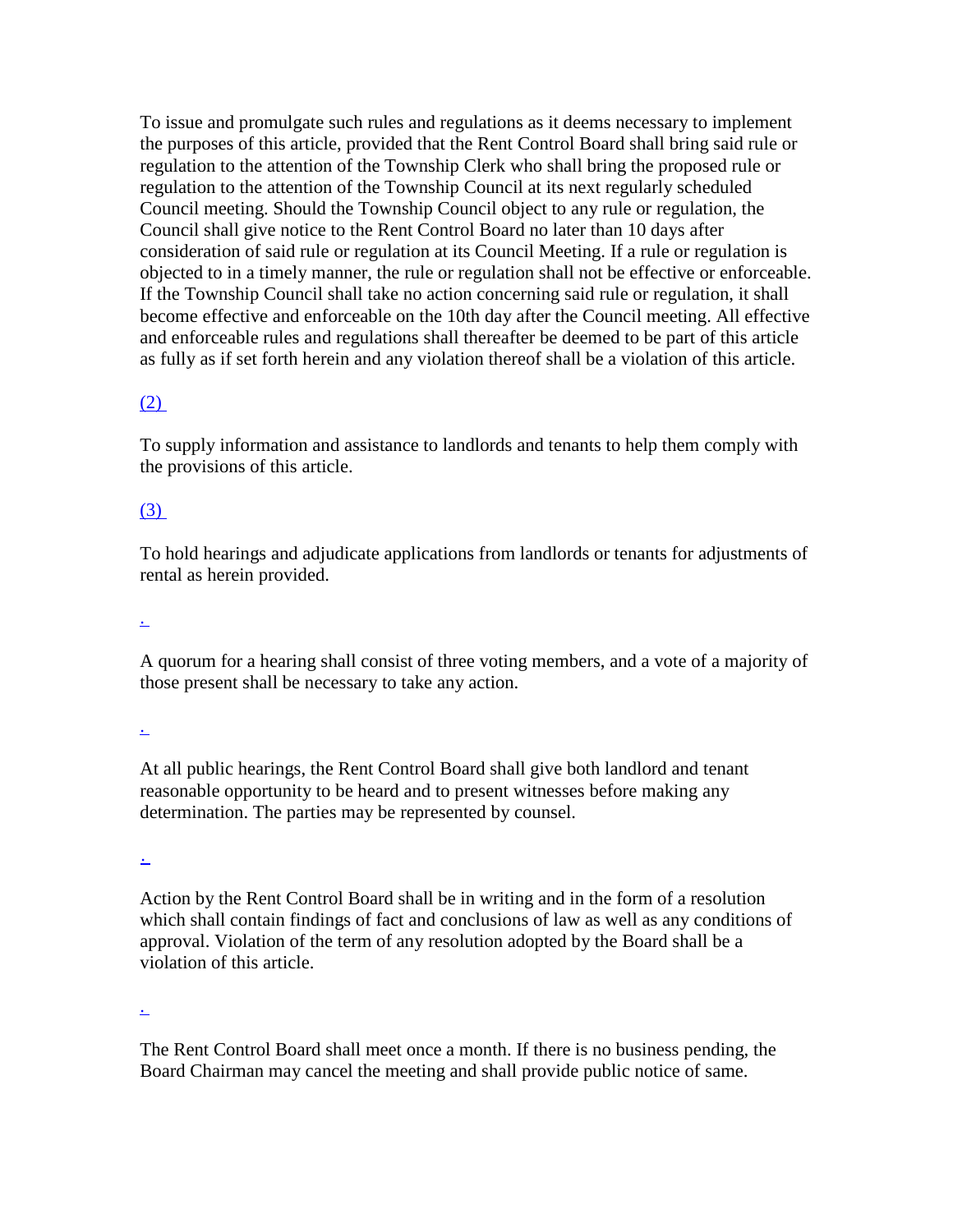## **§ 235-14 [.](http://www.ecode360.com/?custId=MA0373&guid=12879757&j=13)**

#### [.](http://www.ecode360.com/?custId=MA0373&guid=13765766&j=23)

This article shall not be applicable to any mobile home park or community that is operated on real property owned by the Township of Marlboro.

#### [.](http://www.ecode360.com/?custId=MA0373&guid=13765767&j=23)

Mobile home spaces that are newly constructed are exempted from the provisions of this article. In that case, the landlord may determine the initial rent thereof. Any future increases after the initial rental amount, however, are subject to the provisions of this article.

#### [.](http://www.ecode360.com/?custId=MA0373&guid=13765768&j=23)

Any mobile home space which is occupied by an employee of a landlord and the rental of which is customarily restricted to employees of the landlord is exempted from the provisions of this article.

[.](http://www.ecode360.com/?custId=MA0373&guid=13765769&j=23)

Where a mobile home space has been vacant for a period of 12 or more months, the rent applicable to a new tenant taking possession following the 12 or more months is exempt from the provisions of this article. However, any subsequent increases following the initial rental referenced herein shall be subject to the provisions of this article.

## **§ 235-15 [corporations](http://www.ecode360.com/?custId=MA0373&guid=12879758&j=13)**

This article, shall not be binding on mobile home communities owned and operated as nonprofit corporations exempt from the Corporation Business Tax Act where the mobile home community is owner-occupied.

## **§ 235-16 [of provisions.](http://www.ecode360.com/?custId=MA0373&guid=12879767&j=13)**

This article being necessary for the welfare of the Township of Marlboro and its inhabitants, shall be liberally construed to effectuate the purposes thereof.

## **§ 235-16.1 [.](http://www.ecode360.com/?custId=MA0373&guid=12879768&j=13)**

[.](http://www.ecode360.com/?custId=MA0373&guid=13765770&j=23)

Any person or entity may request a waiver from a specific requirement of this article at any time. Such a waiver may be requested as part of a rent increase application or by application in such other form as the Rent Control Board may determine, consistent with this article.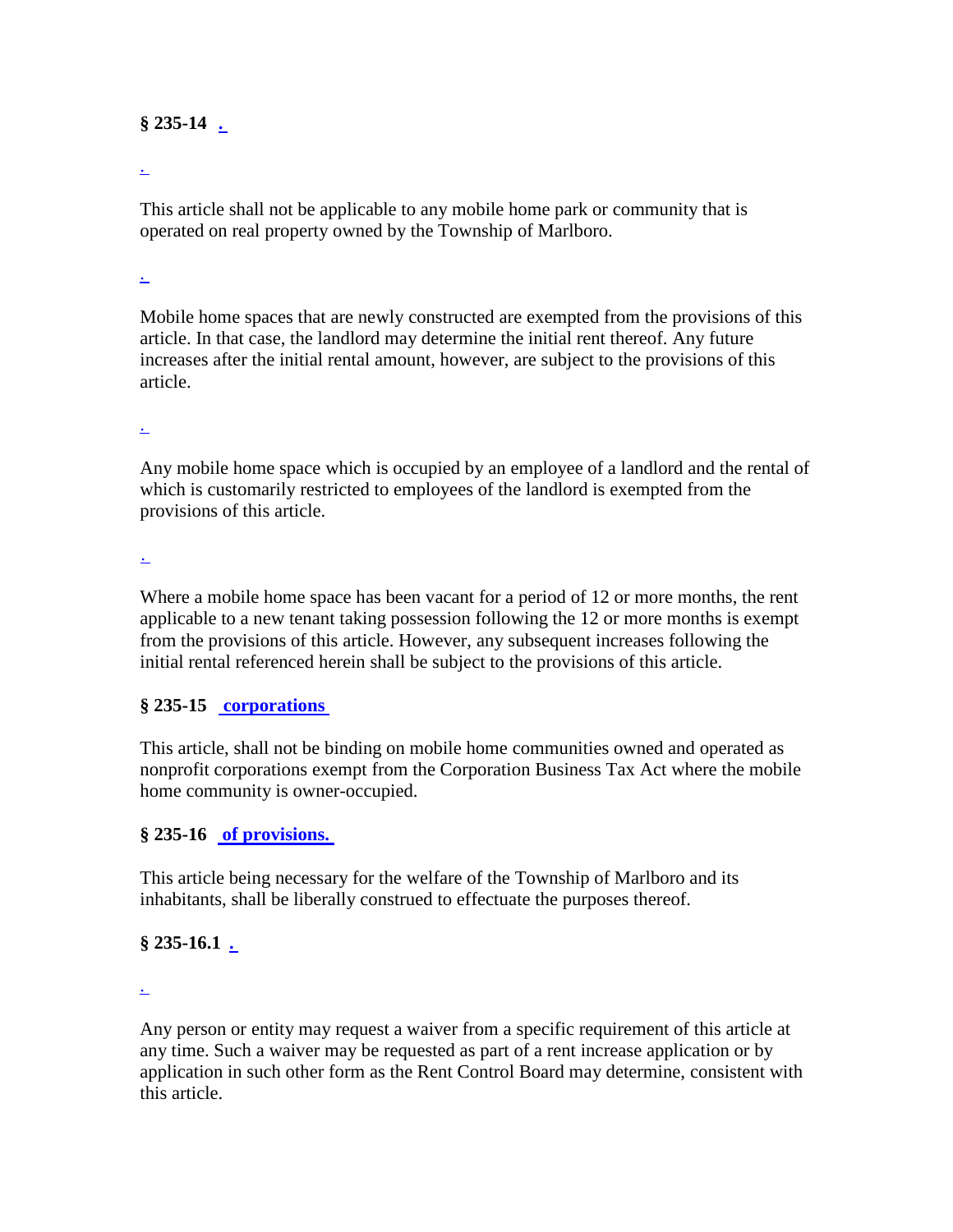[.](http://www.ecode360.com/?custId=MA0373&guid=13765771&j=23)

The Rent Control Board may grant a waiver from a specific provision of this article if the applicant demonstrates that the strict application of this article would create an unnecessary financial or administrative hardship or there is otherwise good cause for the Rent Control Board to grant a waiver from the provision(s) from which relief is sought. No waiver shall be granted under this article if in so doing such relief does not foster the intent of this article.

# **§ 235-17 [.](http://www.ecode360.com/?custId=MA0373&guid=12879769&j=13)**

If any section, paragraph, subsection, clause or provision of this article shall be adjudged by the courts to be invalid, such adjudication shall apply only to the section, paragraph, subsection, clause or provisions so adjudicated, and the remainder of the article shall be deemed valid and effective.

# **§ 235-18 [and penalties.](http://www.ecode360.com/?custId=MA0373&guid=12879770&j=13)**

Any person found guilty of violating any provision of this article or of willfully filing with the Rent Control Board any material misstatement of fact shall be punished by a fine not exceeding \$500 or by imprisonment in the county jail for a term not exceeding 90 days, or both, in the discretion of the court. A violation affecting two or more mobile home spaces shall be considered a separate violation as to each mobile home space.

# **§ 235-19 [fees.](http://www.ecode360.com/?custId=MA0373&guid=13765777&j=13)**

The Rent Control Board shall charge the following filing fees for rent increase applications:

[.](http://www.ecode360.com/?custId=MA0373&guid=13765772&j=23) Section [-5,](http://www.ecode360.com/?custId=MA0373&guid=12879729) CPI rent increase: \$250. [.](http://www.ecode360.com/?custId=MA0373&guid=13765773&j=23) Section [-6,](http://www.ecode360.com/?custId=MA0373&guid=12879738) tax pass-through increase: \$250. [.](http://www.ecode360.com/?custId=MA0373&guid=13765774&j=23) Section [-7,](http://www.ecode360.com/?custId=MA0373&guid=12879741) capital improvement increase: \$250. [.](http://www.ecode360.com/?custId=MA0373&guid=13765775&j=23)

Section  $-8$ , hardship rent increase: \$250.

[.](http://www.ecode360.com/?custId=MA0373&guid=13765776&j=23)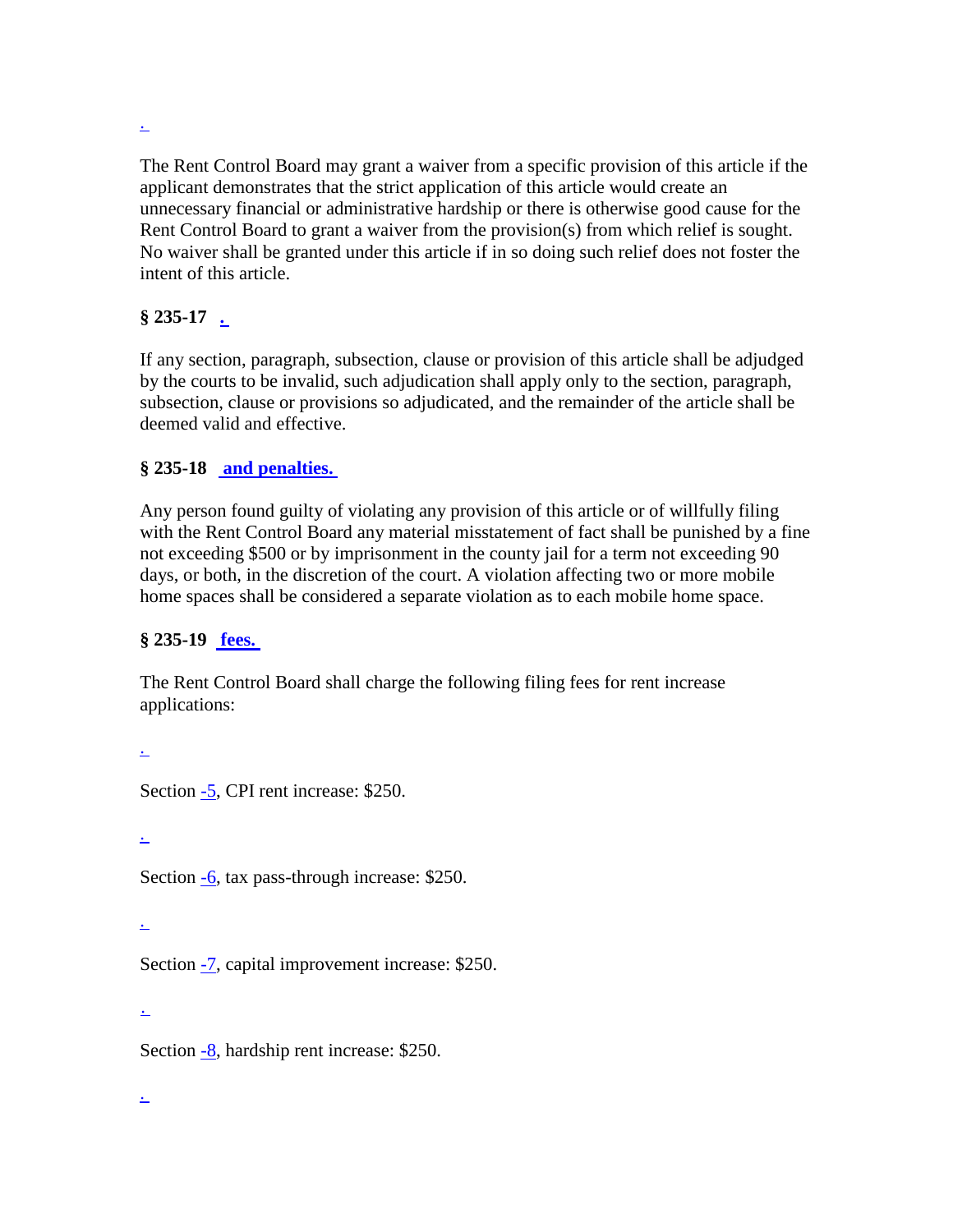Section [-11,](http://www.ecode360.com/?custId=MA0373&guid=12879747) vacancy decontrol increase: \$50.

#### **§ 235-20 [effective.](http://www.ecode360.com/?custId=MA0373&guid=13765778&j=13)**

This article shall become effective immediately upon passage and publication as required by law.

### **ARTICLE II**

[Adopted 2-18-2010 by Ord. No. 2010-5]

## **LICENSING AND MAINTENANCE**

§235-21. Definitions.

As used in this article, the terms "mobile home" and "mobile home park" shall have the same meanings as provided in §235-2 of the Code.

§235-22. Maintenance.

It is hereby made to be the duty of the attendant in charge of the mobile home park, together with the park owner, to:

A. Keep all service buildings, office building(s), roadways, walkways and common grounds of the park maintained in good repair, and free of debris, weeds and brush (other than that necessary for required buffer areas), snow, standing water, health and safety hazards and obstructions and in a sightly condition.

B. Keep all water, sewer and electrical lines and their connections and equipment in good and safe operable condition, as well as shield them from the elements.

C. Notify residents in writing of any violations of unit owner responsibility promptly upon receipt from any code enforcement official or agency.

D. Distribute or post, as required, all official notices or correspondences received by the management pertaining to residents' responsibilities or rights on a bulletin board outside of the office building, which shall be convenient to all tenants.

E. Maintain the park in an orderly manner.

F. Maintain regular posted office hours, a responsible authorized agent in charge and an emergency telephone number to be accessible to residents after office hours.

G. Provide twice-a-week garbage removal.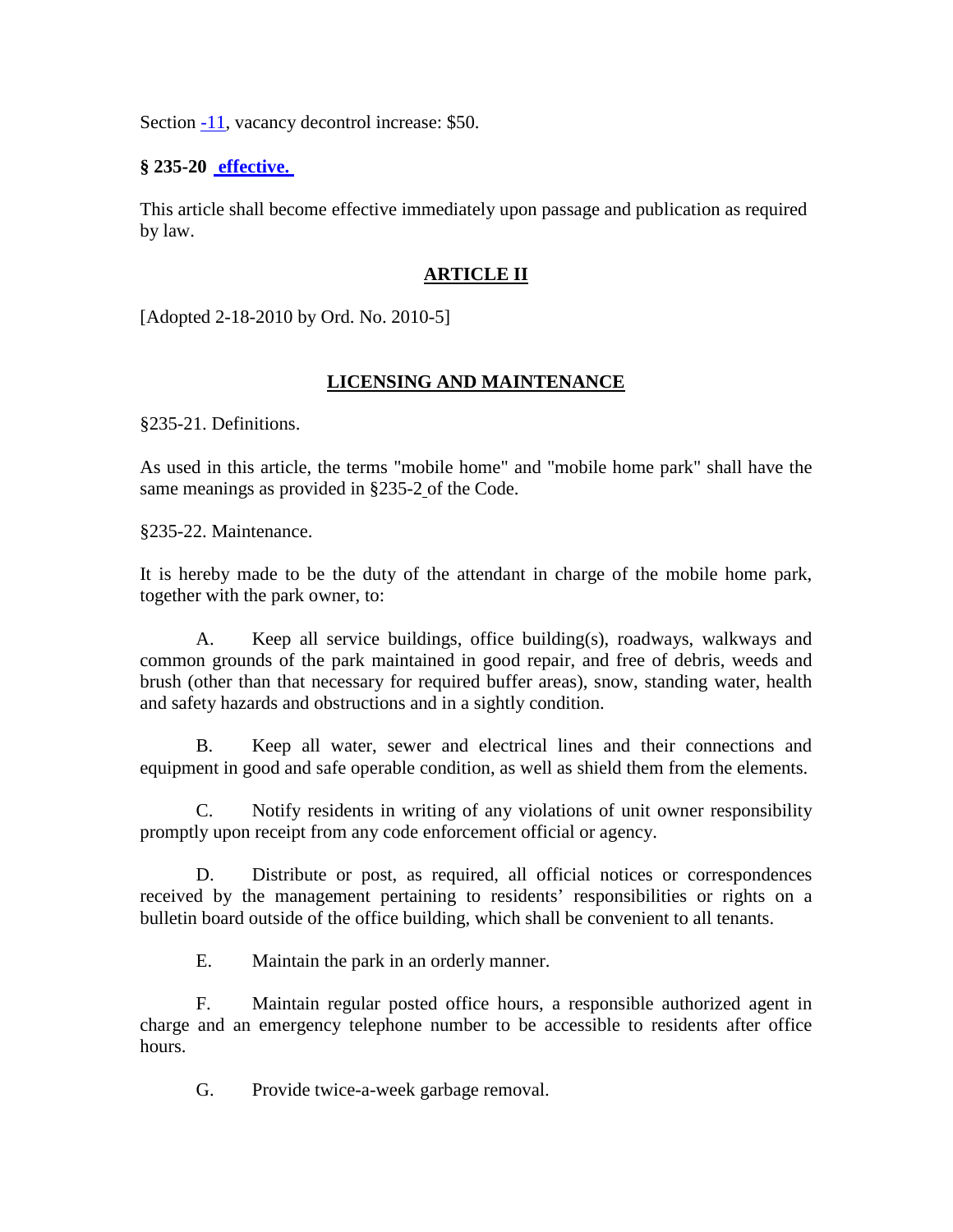§235-23. Applicability of building, plumbing and other regulations.

All building, plumbing, electrical and other work on or at any mobile home park licensed hereunder shall be in accordance with this Code and township ordinances regulating such work, unless they are specifically made inapplicable under the terms of the article, and shall be approved by the appropriate Township official with jurisdiction over the work.

§235-24. Licenses for mobile home parks.

#### A. Required.

(1) No person shall establish, operate or maintain, or permit to be established, operated or maintained upon any property owned or controlled by him or her, a mobile home park within the limits of the Township without having first secured a license therefor from the Township Clerk in compliance with the terms of this section.

(2) Such license shall expire one year from the date of issuance and may be renewed under the provisions of this section for additional periods of one year.

#### B. Application requirements.

(1) Application form; fee. The application for such license or the renewal thereof shall be made on printed forms furnished by the Township Clerk and shall include the name and address of the owner in fee of the tract and such description of the premises upon which the mobile home park is or will be located as will readily identify and definitely locate the premises. The application or renewal thereof shall be filed with the Township Clerk on or before January 10 of each year and shall be accompanied by a fee of one hundred dollars \$100 for the first 25 mobile home units in the park, and the sum of one hundred dollars \$100 for each 25 mobile home units or part thereof in excess of the first 25. In addition to this amount, the applicant shall be required to post the appropriate fee pursuant to § 235-28 of this chapter. In the case of an application for less than one year, the license fee shall be prorated by quarters, and the fee shall be paid for each quarter or fraction thereof during which the park will be conducted. If the fee is vested in some person other than the applicant, the application shall include a duly verified affidavit by that person that the applicant is authorized by him or her to construct or maintain the mobile home park and make the application.

(2) Additional required information. The application for any new park, or any existing park that has not already filed the same with the township, shall be accompanied by four copies of a plan or sketch showing the following, either existing or as proposed: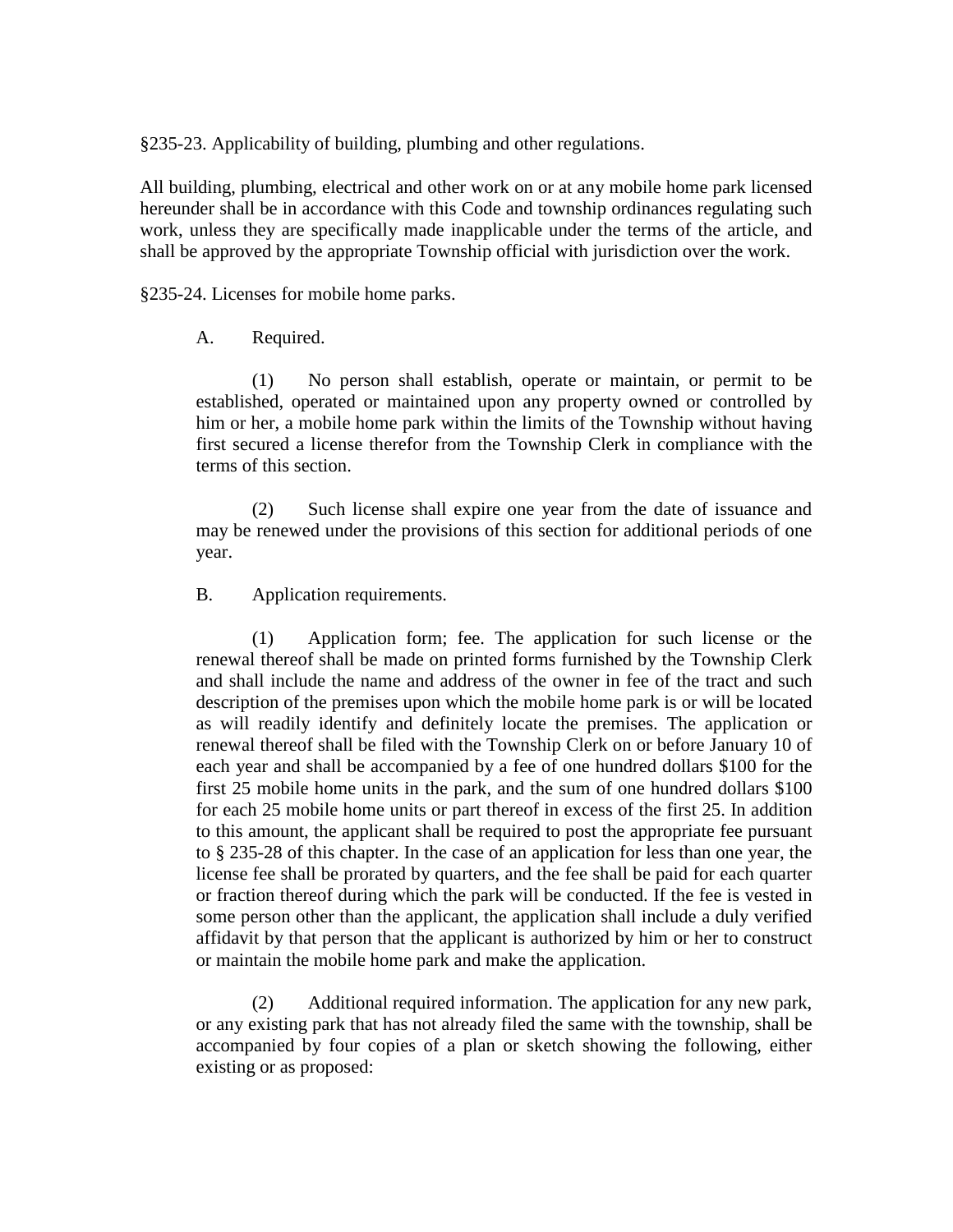(a) The extent and area of the total premises used for mobile home park purposes.

- (b) Roadways and driveways.
- (c) Location, dimensions and area of each mobile home pad.

(d) Location and dimensions of each mobile home existing on each mobile home pad.

- (e) Method and plan of sewage disposal.
- (f) Method and plan of garbage removal.
- (g) Method and plan for potable water supply.

(h) Method and plan for electrical lighting of the mobile home park and the mobile homes located or to be located thereon. If such a plan or sketch has already been filed with the township for any existing park, the applicant need not supply revised plans or sketches in order to be in compliance with this chapter unless, in the opinion of the Construction Code Official, a substantial change has been undertaken concerning any of the above items within the previous calendar year. In such cases, the applicant shall, upon renewal, submit four copies of a revised plan or sketch indicating only those areas of the park or items above which differ from the plan or sketch initially filed. The intent of this provision is to assure that, at any given point in time, the filed plans or sketches shall remain current.

(3) Investigation; Construction Code Official; Board of Health. At the time of the initial application for a license for a mobile home park or at the time of renewal of same, the Township Clerk shall refer the application to the Township Construction Code Official, who shall cause an investigation to be undertaken of the premises for compliance with all pertinent ordinances of the township as well as all applicable codes. In doing so, the Construction Code Official shall forward one copy of the application and accompanying data, if any, to the Board of Health and the Rent Control Board. Upon receipt of same, the Board of Health shall investigate the premises in order to determine compliance with applicable ordinances and regulations and to make recommendations within the area of its expertise. The Board of Health shall, within 20 days of receipt of the application and accompanying data, forward its findings and recommendations thereon to the Rent Control Board. The Rent Control Board shall thereafter make a determination upon the application within 30 days of its initial receipt. If the Rent Control Board fails to render a decision upon the application within this thirty-day period, the license shall be granted unless the Rent Control Board informs the applicant in writing during this period as to the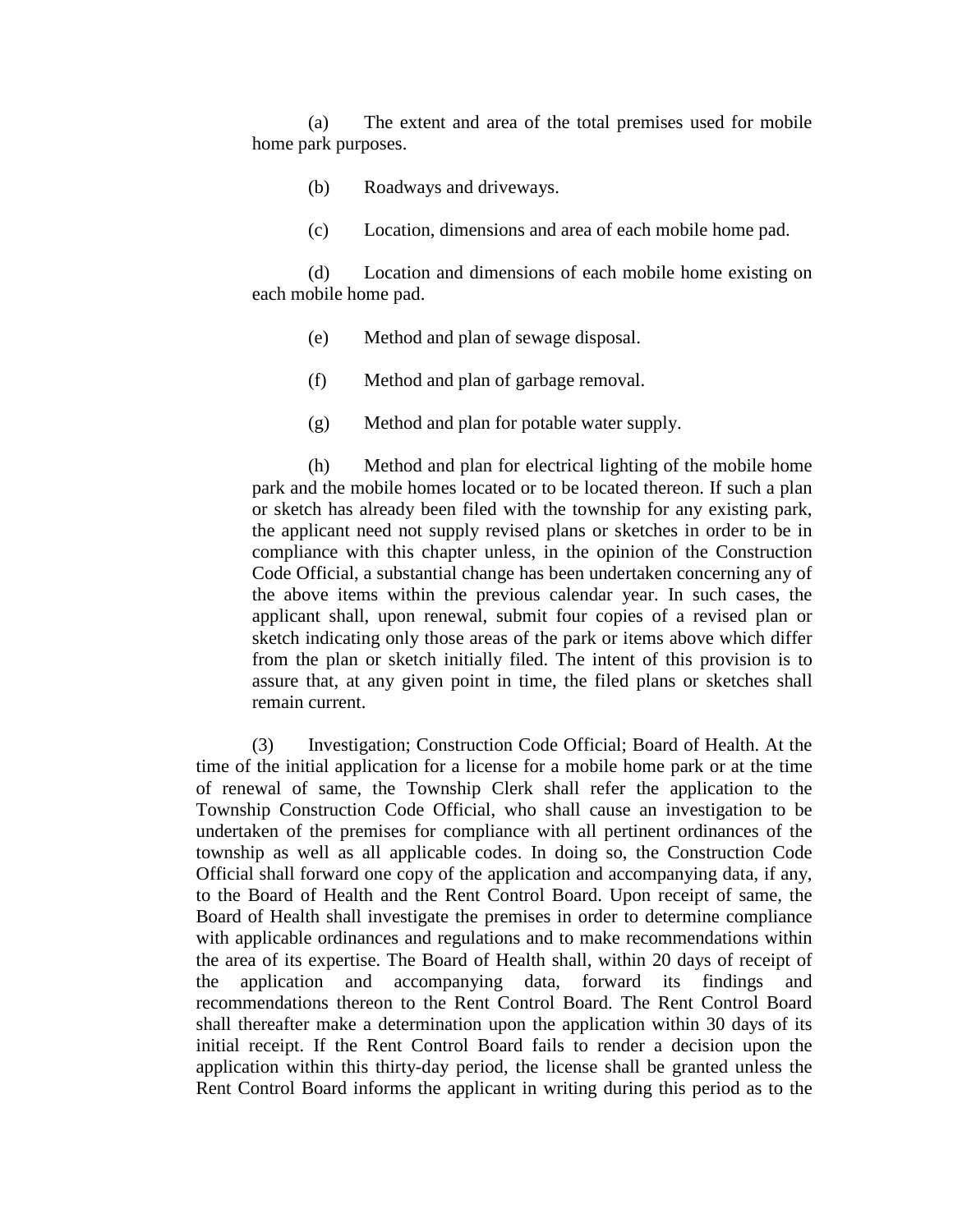reason(s) for the delay. In the intervening period, no summons shall be issued to any mobile home owner for operating a mobile home park without a license.

C. Granting of license. If, after the investigation, the Rent Control Board shall find that there has been compliance with this section and all other applicable ordinances of the township, it shall direct the Township Clerk to issue the license to the applicant. In such cases, the Township Clerk shall provide one copy of the license to the Rent Control for filing with the initial application and accompanying data. The Rent Control Board shall retain one copy of the license for its files.

D. Conditional license. In the event there shall be one or more subjects of noncompliance with this section, other pertinent ordinances of the township or ordinances of the Board of Health, the Rent Control Board may, in its discretion, direct the Township Clerk to issue a conditional license for a three-month period during which the applicant may remedy the subject(s) of noncompliance, which shall be specified in the conditional license. After issuing such a license, the Township Clerk shall provide one copy of the same to the Rent Control Board for filing along with the initial application and accompanying data. The Rent Control Board shall retain one copy of the license for its files. In the event that the item(s) of noncompliance are not satisfied within the threemonth period, then the applicant shall be subject to a fine of \$250.00 per month for each additional month of noncompliance.

§235-25. Denial or revocation of license.

A. The Rent Control Board is hereby authorized to deny or revoke any license issued pursuant to the terms of this section if, after the investigation, it determines the holder thereof:

(1) Has violated or failed to satisfy any of the provisions of this chapter.

(2) Has failed to remedy any areas of noncompliance within the period specified in any conditional license.

(3) Is maintaining any mobile home or mobile home park in an unsafe manner or as a nuisance pursuant to all applicable state, county and local codes.

(4) Has failed to post the required fee(s) as specified in §§ 235-24 and 235-28 of this article.

B. In the case of a denial, the Township Clerk shall be directed to return the fee deposited with the application to the applicant along with a written explanation as to the reasons for the denial.

C. In the case of a revocation, the Rent Control Board shall inform the licensee in writing of its determination, particularly specifying the reasons therefor.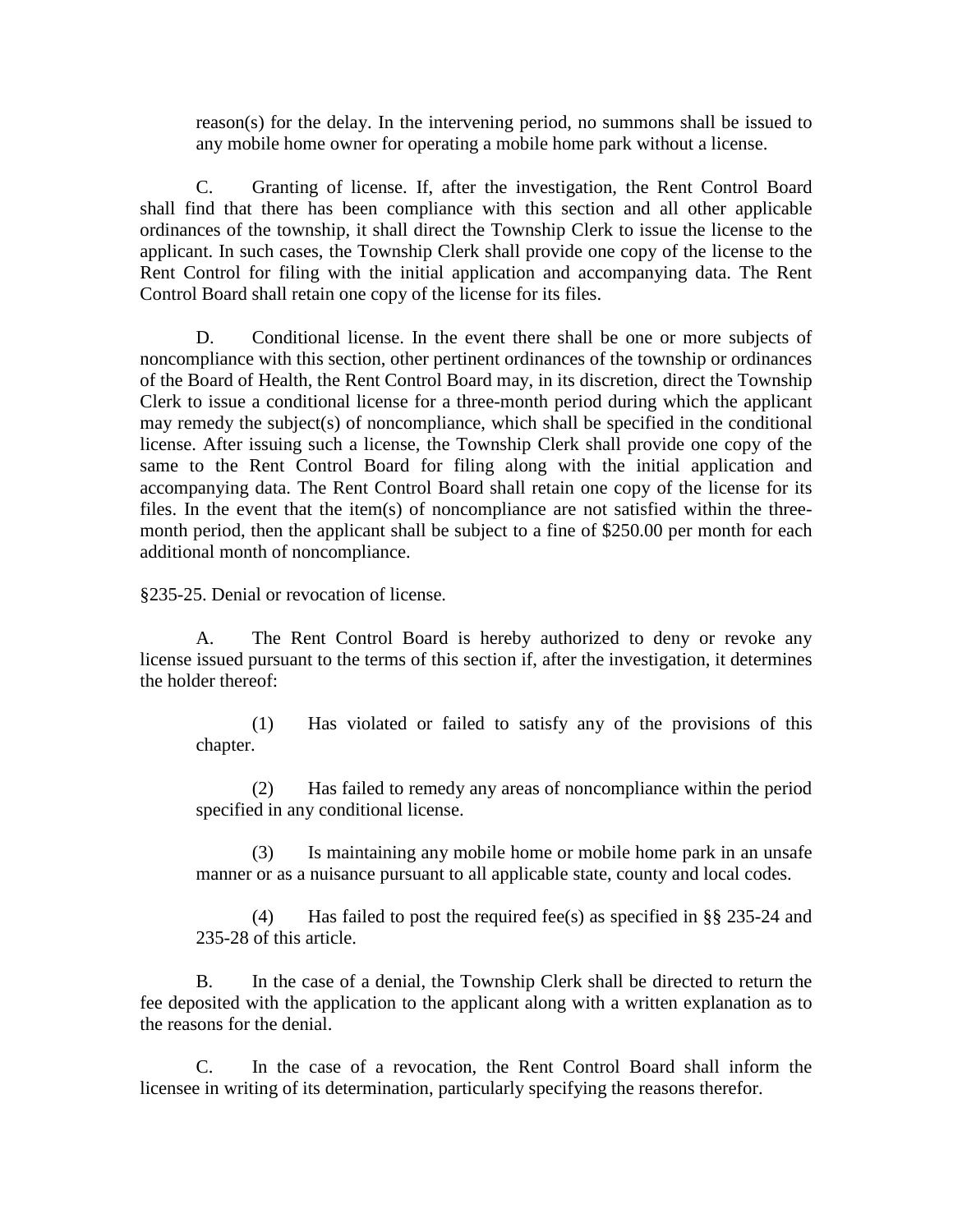§235-26. Hearing on granting, denial, renewal or revocation of license.

Any person aggrieved by a decision of the Rent Control Board granting, denying, renewing or revoking a license of a mobile home park under this chapter may file a written request for a hearing before the Township Council within ten days after the issuance of such decision. The Township Council shall give notice of a public hearing upon this request, to be held not more than twenty days after receipt of the request. At such hearing, the Township Council shall determine whether the action taken was in accordance with the provisions of this article, and all persons interested shall be given an opportunity to be heard concerning the same.

#### §235-27. Effective date and license term.

Licenses granted pursuant to the provisions of this chapter shall be issued commencing in January 1994 and shall be effective for a period of one year, expiring on December 3l.

#### §235-28. Reporting requirements; fees.

A. Quarterly report as to number of mobile home unit spaces occupied. Upon the issuance of a license to operate a mobile home park, the licensee shall, on or before the 10th day of January, April, July and October of each year, file with the Township Clerk, on a form furnished by the Clerk, an affidavit stating the number of mobile home unit spaces occupied by the mobile homes in his or her mobile home park during each of the preceding three calendar months and the name and address of each mobile home owner. The affidavit shall also provide the date upon which each mobile home owner took possession of their mobile home space in the mobile home park and whether, according to information and belief, the mobile home owner actually resides at their mobile home space. Additionally, the affidavit shall indicate if any mobile home spaces in the mobile home park are vacant and not occupied by any tenant and/or if any mobile home space is being rented or subleased by the mobile home owner to the best of the licensee's knowledge. Finally, the affidavit shall state and affirm that the licensee has not effectuated or implemented any rent increase of any kind without the approval of the Marlboro Township Rent Control Board. A copy of the affidavit shall be forwarded to the Secretary of the Rent Control Board by the Township Clerk.

B. Fee. At the time of filing of each and every affidavit, the licensee shall pay to the Township Clerk the sum of two dollars \$2 per week for each mobile home unit space which is shown by the report to be occupied by a mobile home unit. This fee shall represent a part of the license fee to be paid by the licensee operating the mobile home park and failure to make the affidavit required under Paragraph (A) of this section and/or to pay the required fee under this Paragraph (B) shall constitute a violation of this article. In addition to the penalties imposed herein, the Rent Control Board may recommend that said license be revoked.